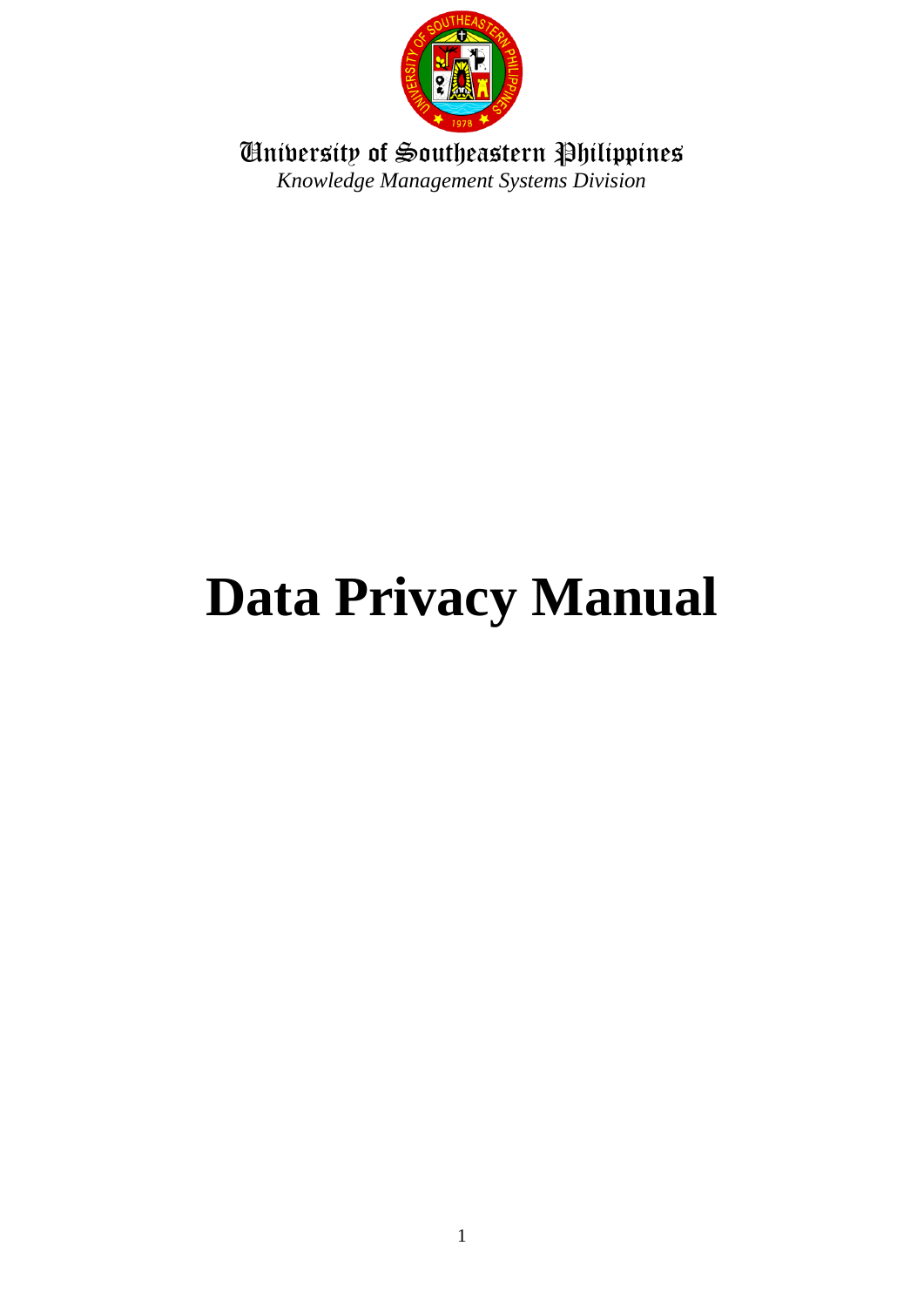## **PART 1. BACKGROUND**

Republic Act No. 10173, also known as the Data Privacy Act of 2012 (DPA), aims to protect Personal information in information and communications systems both in the government and the private sector.

It ensures that entities or organizations processing Personal information establish policies, and implement measures and procedures that guarantee the safety and security of Personal information under their control or custody, thereby upholding an individual's data privacy rights.

A personal information controller (PIC) or personal information processor (PIP) is instructed to implement reasonable and appropriate measures to protect Personal information against natural dangers such as accidental loss or destruction, and human dangers such as unlawful access, fraudulent misuse, unlawful destruction, alteration and contamination.

To inform its personnel of such measures, each PIC or PIP is expected to produce a Privacy Manual (Manual). The Manual serves as a guide or handbook for ensuring the compliance of an organization or entity with the DPA, its Implementing Rules and Regulations (IRR), and other relevant issuances of the National Privacy Commission (NPC). It also encapsulates the privacy and data protection protocols that need to be observed and carried out within the organization for specific circumstances (e.g., from collection to destruction), directed toward the fulfillment and realization of the rights of data subjects.

## **PART 2. INTRODUCTION**

The right to privacy is a fundamental human right. Acknowledging this, the University of Southeastern Philippines endeavors to safeguard its stakeholders' data privacy by adhering to data privacy principles and employing standard safety measures in the collection, processing, disclosure, retention and disposal of Personal information in accordance with the Data Privacy Act of 2012 (R.A. 10173), its Implementing Rules and Regulations (IRR) and to issuances of the National Privacy Commission.

This Manual is hereby adopted as a testament of the University's commitment in respecting and upholding data privacy rights pursuant to the mandate of the National Privacy Commission (NPC). The Manual shall inform the clients of the University's data protection and security measures, and may serve as the clients' guide in exercising their rights under the DPA.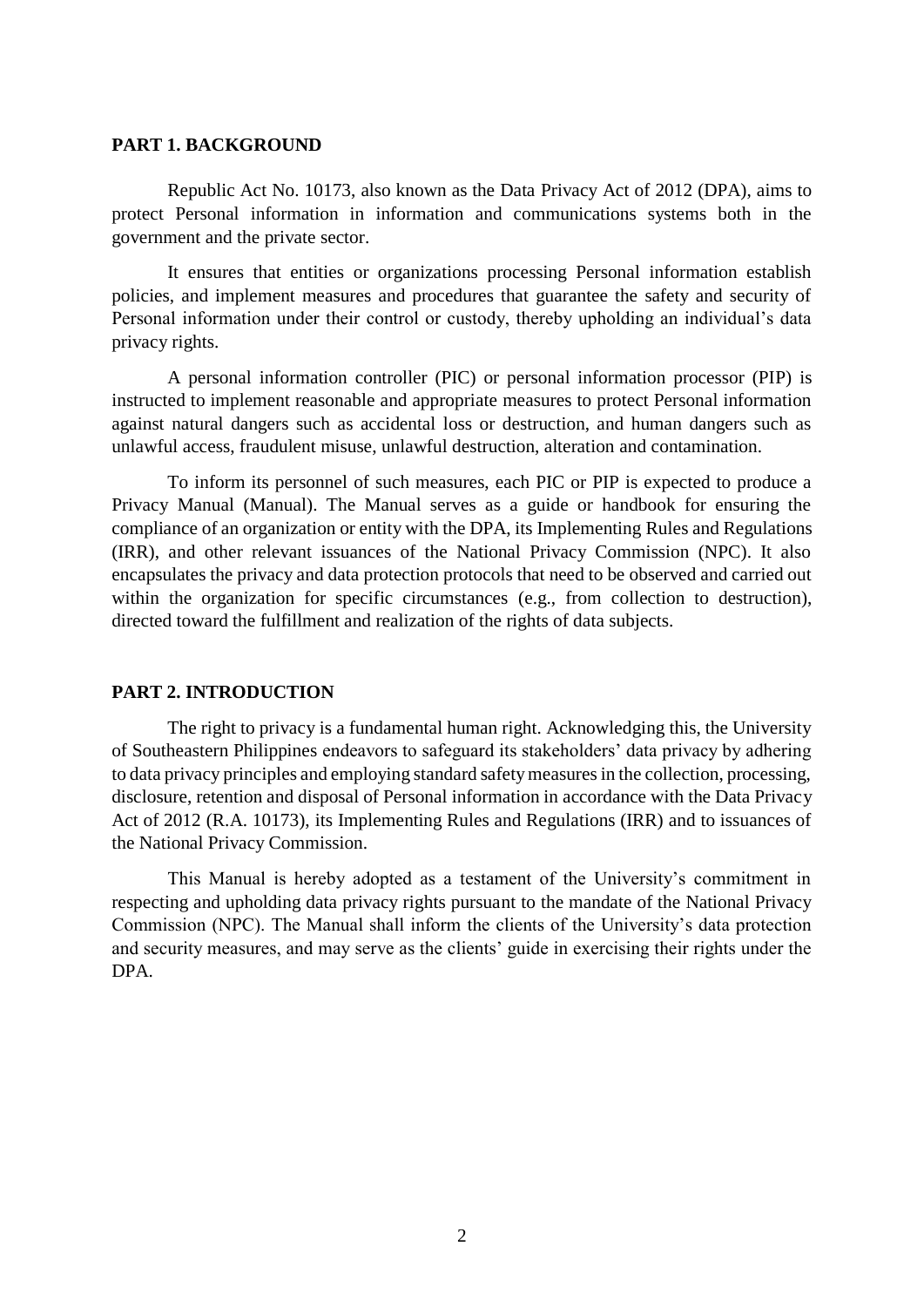## **PART 3. DEFINITION OF TERMS**

**a.** *Data Subject* refers to an individual whose personal, sensitive personal or privileged information is processed by the University/College. It may refer to officers, employees, consultants, and clients/costumers of the University/College.

**b.** *Consent of the Data Subject* refers to any freely given, specific, informed indication of will, whereby the data subject agrees to the collection and processing of personal information about and/or relating to him/her. Consent shall be evidenced by written, electronic or recorded means. It may also be given on behalf of the data subject by an agent specifically authorized by the data subject to do so.

**c.** *Personal Information* refers to any information whether recorded in a material form or not, from which the identity of an individual is apparent or can be reasonably and directly ascertained by the entity holding the information, or when put together with other information would directly and certainly identify an individual.

**d.** *Personal Information Controller (PIC)* refers to a personnel designated to control the collection, holding, processing, use, transfer, or disclosure of personal information.

**e.** *Personal Information Processor (PIP)* refers to any natural or juridical person qualified to act as such under the DPA and its IRR to whom the PIC may outsource the processing of Personal information pertaining to a data subject.

**f.** *Data Protection Officer (DPO)* refers to an individual tasked to monitor the compliance of the University with the Data Privacy Act, its IRR, issuances by the NPC, and other applicable laws and policies.

**g.** *Privileged Information* refers to any and all forms of data which under the Rules of Court and other pertinent laws constitute privileged communication.

**h.** *Processing* refers to any operation or any set of operations performed upon personal information including, but not limited to, the collection, recording, organization, storage, updating or modification, retrieval, consultation, use, consolidation, blocking, erasure or destruction of data.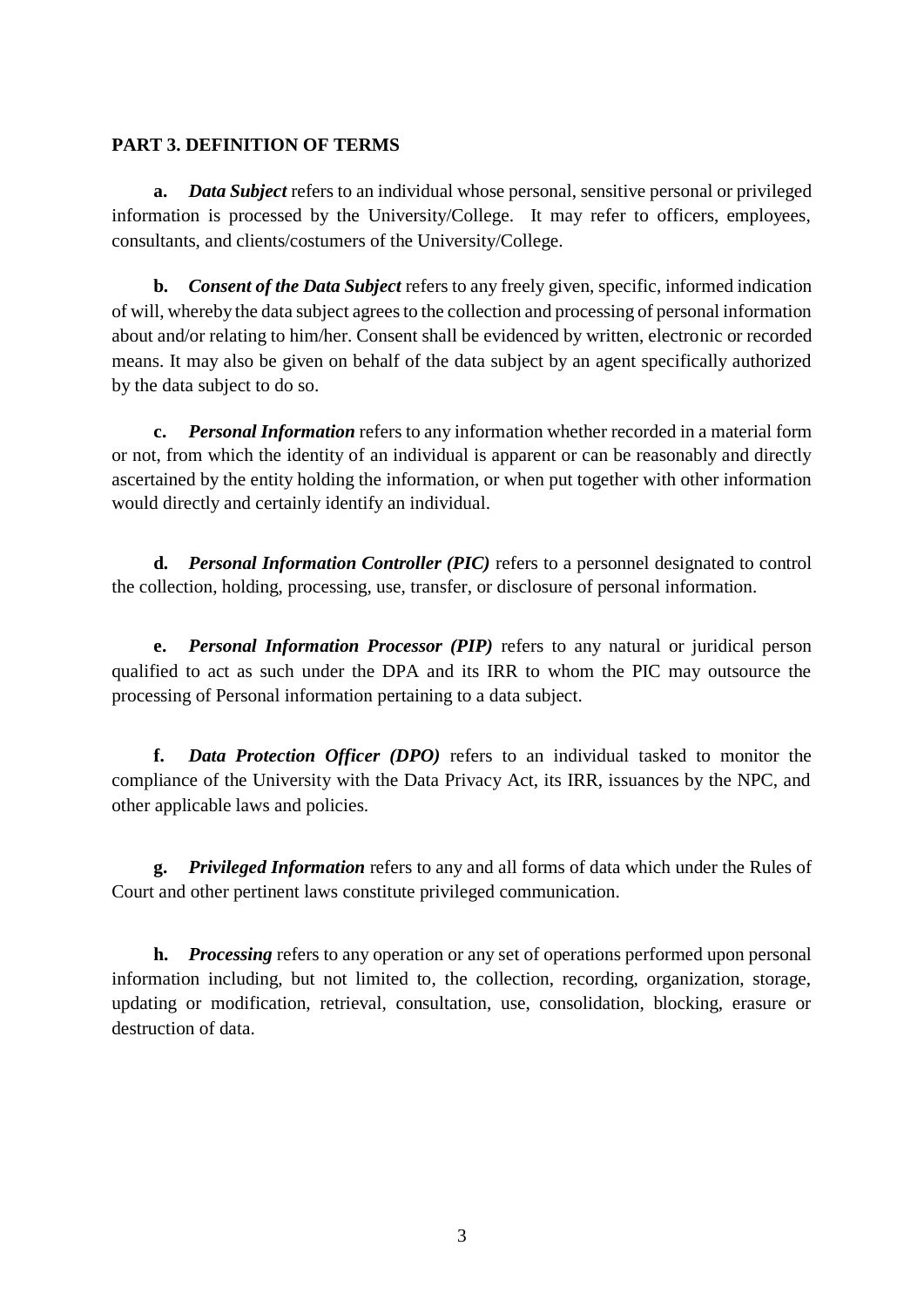#### **i.** *Sensitive Personal Information* refers to personal information:

i. About an individual's race, ethnic origin, marital status, age, color, and religious, philosophical or political affiliations;

ii. About an individual's health, education, genetic or sexual life of a person, or to any proceeding for any offense committed or alleged to have been committed by such person, the disposal of such proceedings, or the sentence of any court in such proceedings;

iii. Issued by government agencies peculiar to an individual which includes, but not limited to, social security numbers, previous or current health records, licenses or its denials, suspension or revocation, and tax returns; and

iv.Specifically established by an executive order or an act of Congress to be kept classified.

**j.** *The University* refers to the University of Southeastern Philippines

## **PART 4. SCOPE AND LIMITATIONS**

This Manual applies to the processing of personal information in which a University entity is involved. All University personnel and students must comply with all the provisions stated in this Manual. The types of personal information and the contexts of personal information processing defined in laws concerning *government transparency* and *freedom of information* shall be excluded from the coverage of this Manual.

If this Manual is found wanting of data privacy policies or provisions, the Data Privacy Act of 2012, its Implementing Rules and Regulations (IRR) and issuances by the National Privacy Commission (NPC) shall be consulted for a comprehensive set of laws and regulations applicable to a particular situation.

#### **PART 5. GENERAL DATA PRIVACY PRINCIPLES**

The University, in the course of its operations, collects the necessary Personal information of its students, alumni, employees, personnel, suppliers, contractors, consultants, among others. The Personal information collected shall be used by the University for purposes including, but not limited to, documentation, recording, and communication. The University will ensure that Personal information under its custody are protected against any accidental or unlawful destruction, alteration and disclosure as well as against any other unlawful processing.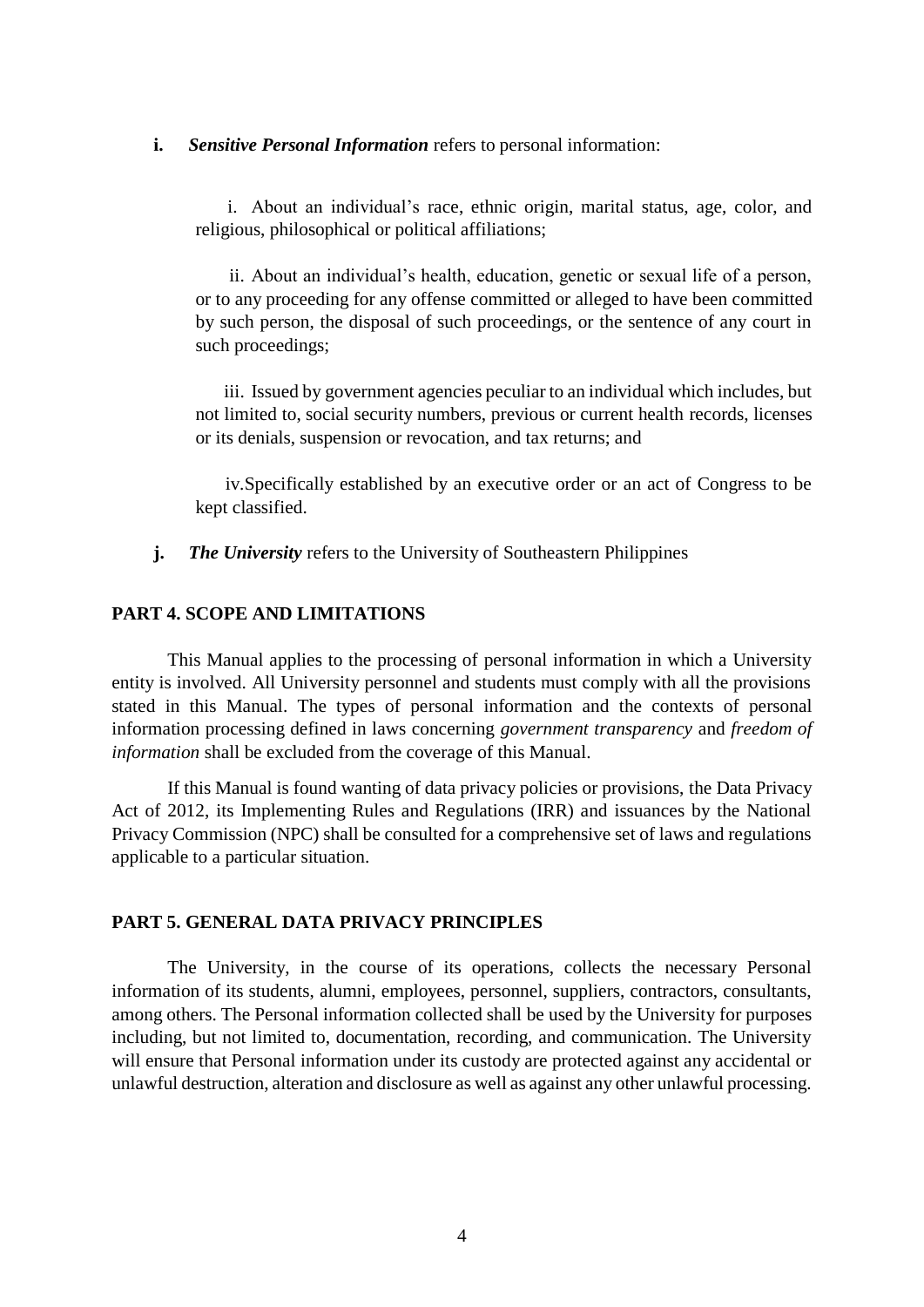All employees and personnel of the University shall maintain the confidentiality and secrecy of all Personal information that come to their knowledge and possession, even after resignation or termination of contract relations. Personal information under the custody of the University shall be disclosed only pursuant to a lawful purpose, and to authorized recipients of such data.

## **Principles of Transparency, Legitimate Purpose and Proportionality**

The processing of personal information shall be allowed, subject to compliance with the requirements of this Manual and other laws allowing disclosure of information to the public and adherence to the principles of transparency, legitimate purpose and proportionality;

- a. *Transparency* The data subject must be aware of the nature, purpose, and extent of the processing of his/her Personal information, including the risks and safeguards involved, the identity of PIC, his/her rights as a data subject, and how these can be exercised. Any information and communication relating to the processing of Personal information should be easy to access and understand, using clear and plain language.
- b. *Legitimate Purpose* The processing of information shall be compatible with a declared and specified purpose which must not be contrary to law, morals, or public policy.
- c. *Proportionality* The processing of information shall be adequate, relevant, suitable, necessary, and not excessive in relation to a declared and specified purpose. Personal information shall be processed only if the purpose of the processing could not reasonably be fulfilled by any other means.

# **PART 6. COLLECTION AND PROCESSING OF PERSONAL INFORMATION**

## **1. Notification and Consent**

As a general rule, any activity involving Personal information collection and processing must start with notifying the data subject of the nature and extent of data collection and processing. Only after satisfying this provision shall the data collection process proceed to the second essential step which is getting the data subject's consent. Generally, consent is mandatory prior to the collection and processing of Personal information, subject to some lawful exemptions. Consent given may be withdrawn. The data subject may signify consent in either explicit or implicit form: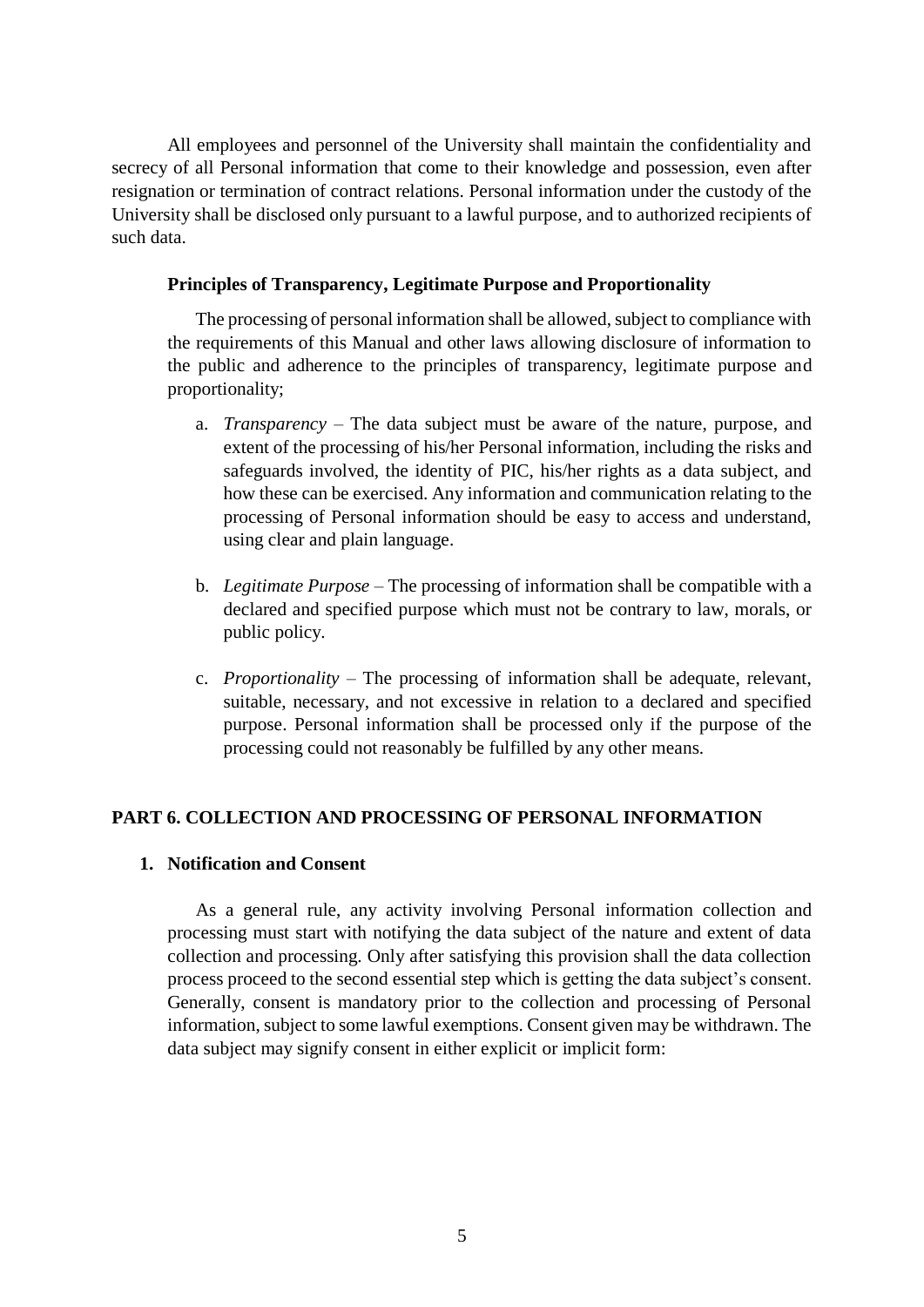- a. Explicit consent is signified via explicit and conventional confirmation mechanisms. Common examples include consent via physical forms validated by the data subject's signature.
- b. Implicit consent is acquired when it is ascertained that the data subject has been notified of the nature and extent of data collection but getting explicit consent is not possible or applicable. In such cases, it is implied that by proceeding with using a particular computer system or service, the data subject has consented with the inherent data collection that may occur.

*Example: Asking consent for the use of web cookies in a website.*

# **2. Types of personal information collected**

The University collects and processes only the type and amount of personal information necessary to perform its core and auxiliary functions. As an institution composed of heterogeneous entities, the University may collect a variety of personal information in different contexts and for different specific purposes. This section lists down the common primary types of Personal information collected by the University throughout the course of its operations. In general, among the personal information the University may collect include:

a. Students' personal information

Full name, ID number, parents' or guardians' name, home address, birthdate, email address, mobile or telephone number, nationality, signature

b. Students' academic information

Grades, scholastic performance, courses enrolled, academic program evaluation

c. Students' medical information

Blood type, medical history, basic laboratory test results (X-ray, drug test, etc.)

- d. Employees' personal information as required in the Personal information Sheet
- e. Employees' academic information

Grades, scholastic performance, courses enrolled, academic program evaluation

- f. Financial information
- g. Visitors' personal information

Full name, identification card, contact information

- h. Suppliers'/contractors'/consultants' personal and business information
- i. Images via Closed-Circuit Television or other similar recording devices
- j. Internet Protocol (IP) addresses
- k. Internet cookie session data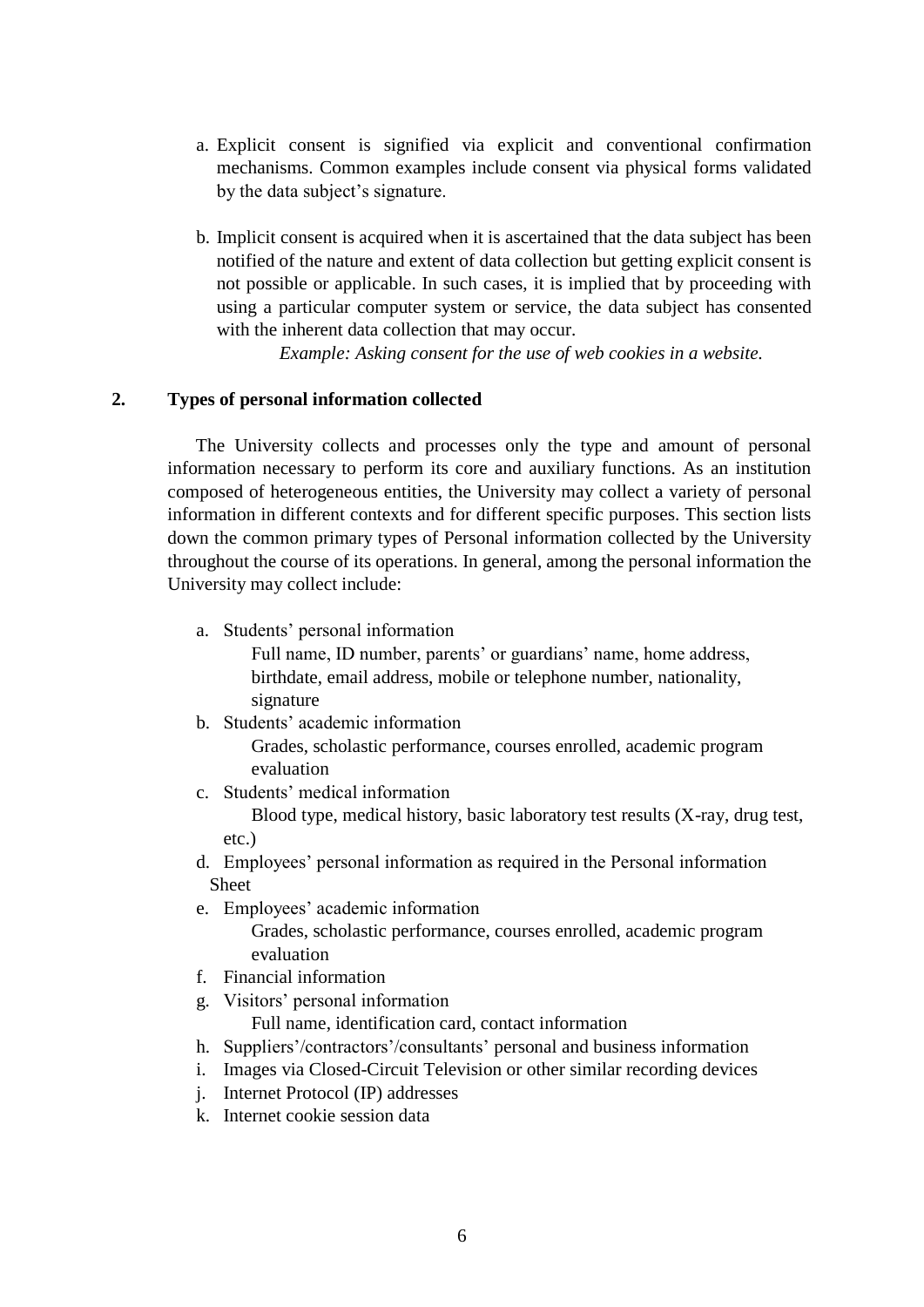## l. Alumni's personal information

Other personal information not listed above may be collected when there is a legitimate purpose for the collection of such.

## **3. Contexts and modes of data collection**

#### **a. University entrance application**

The University Guidance and Testing Office (UGTO) collects the necessary personal and academic information of applicants as prerequisite for the University's admission test (USePAT). These information shall be used to verify the identity of applicants and evaluate their eligibility to take the USePAT. Data collection in this context may involve data entry in official paper-based, digital, and/or online web forms.

#### **b. Student admission or enrolment**

The Office of the University Registrar (OUR) collects the necessary personal information and pertinent documents bearing such as prerequisite for official admission to the University. This data collection is in compliance with the CHED Memorandum Order No. 30, series of 2009 and in accordance with the Manual of Regulations for Private Higher Education (MORPHE) of 2008.

#### **c. Student academic evaluation**

Throughout the entire academic life of students in the University, their academic ratings or grades shall be evaluated and collected as the primary means for evaluating their progress and qualification for graduation.

#### **d. Employee application and management**

The Human Resource Management Division (HRMD) collects the personal information of individuals who apply for employment in the University. These information are used to verify the identity of the applicants and evaluate their qualification for the position they are applying for.

The HRMD also handles and manages the personal information of all University employees as part of its institutional and legal obligations.

## **e. Visitor identification**

Individuals who are not in any way affiliated with the University but may present a valid reason for entrance to its campuses, offices, and/or facilities are required to present their personal information and some valid proof of identification to the University's Security Service Unit (SSU) for security purposes.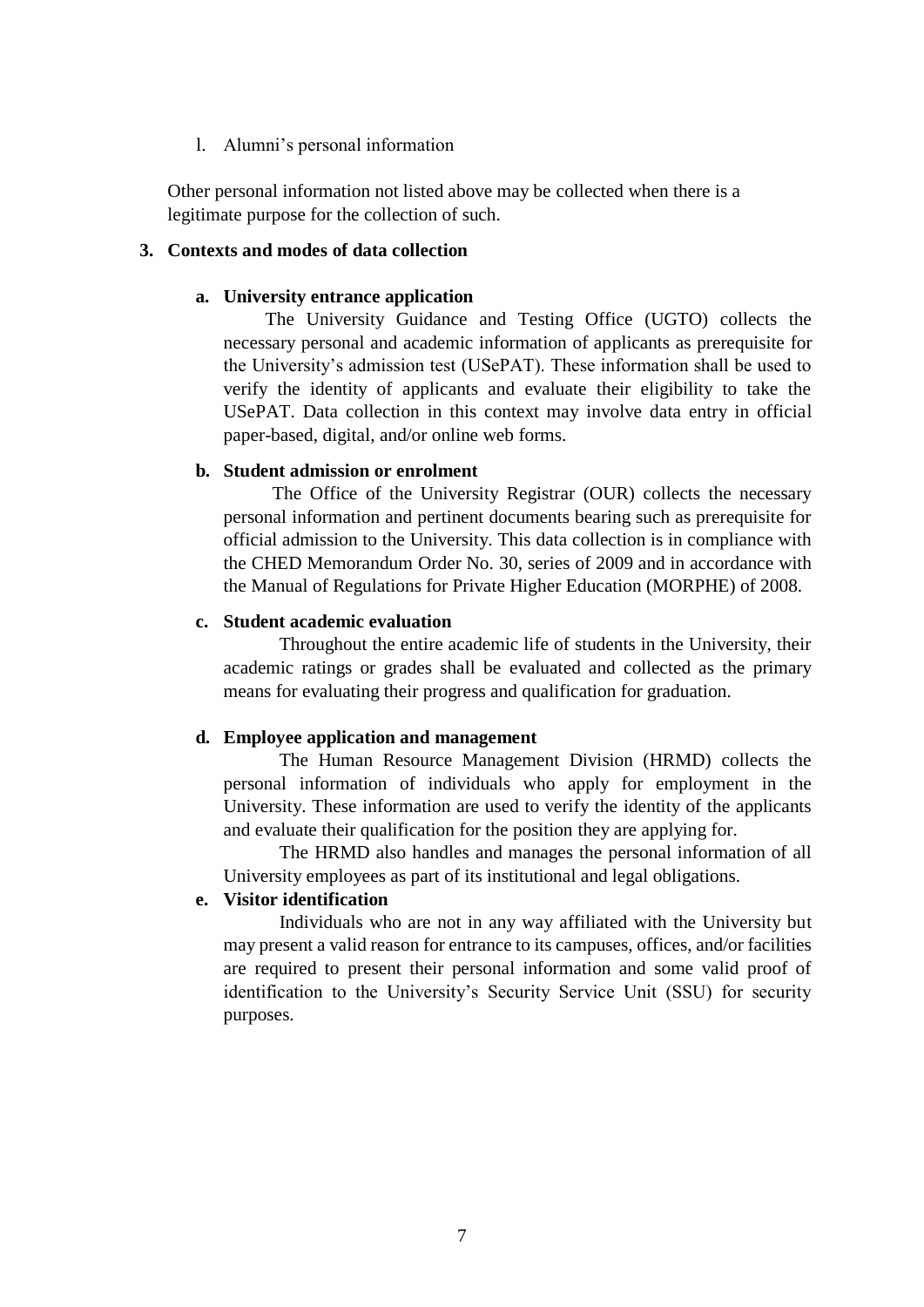## **4. Measures for ensuring legitimacy of data collection and accuracy of collected data**

All data collection activities must first be approved by the University's Data Protection Officer (DPO). After given clearance by the DPO and officially approved by the University President and/or members of the top management, the process owner of the data collection activity must take reasonable steps to ensure that all Personal information collected or processed are accurate and relevant.

Only authorized University personnel shall be allowed to perform data collection. In cases wherein data collection is initiated by an external entity not affiliated with the University, the data collection shall be done by the entity's authorized representatives subject to agreed terms and conditions.

#### **a. Personnel Training**

All personnel involved in collecting and processing Personal information must have undergone trainings and/or seminars related to the University's data privacy policies prior to performing the said tasks. The University shall ensure that a mandatory training on data privacy and security is conducted at least once a year.

#### **b. Means for correcting or updating collected personal information**

All process owners of any procedure that involve Personal information collection must follow a standard procedure for updating and correcting outdated and erroneous information to the extent allowed by all applicable laws.

#### **c. Data entry protocol**

In every undertaking involving data collection, a set of standard data entry rules must be followed to minimize the occurrence of data inaccuracy and/or breach. In the absence of a more specific data entry protocol, this general protocol must be adopted:

- i. Ensure that the location or facility in which the data entry task is performed upholds the principles of data privacy. Data entry must be done away from the prying eyes of unauthorized individuals.
- ii. Collection of sensitive personal information, such as medical records, must be done in a discreet manner.
- iii. The personnel must review and verify the acquired data prior to officially recording and/or saving it. This applies to both manual and automated data entry.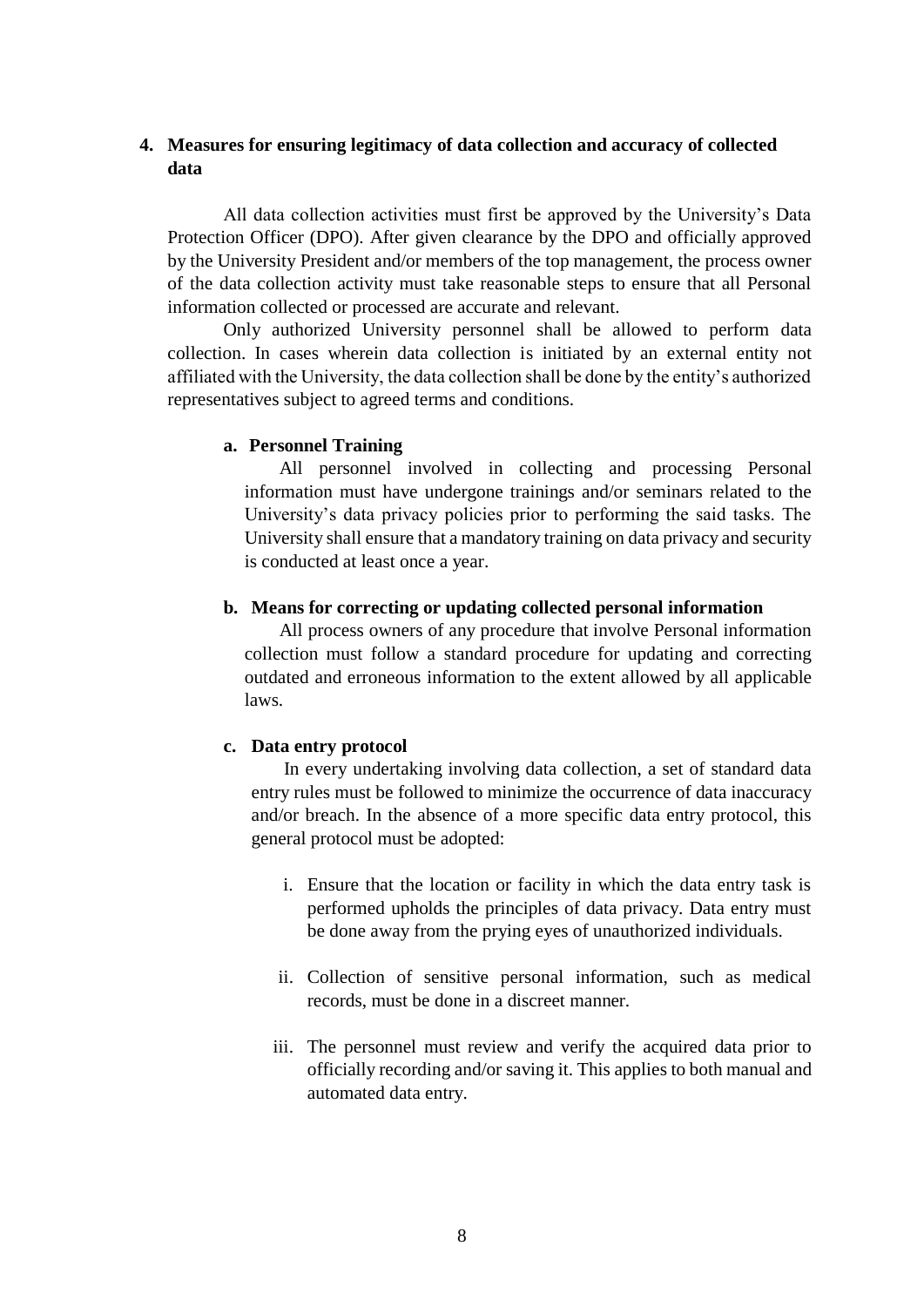- iv. For data entry on in-house developed information systems (e.g. USePAT registration), automated mechanisms or algorithms must be incorporated to check and/or prevent syntactical, formatting, and/or data type mismatch errors.
- v. Only official channels and modes of collection shall be used in recording and storing data. For instance, a normal sheet of paper shall not be used in lieu of an official data entry form and/or system, except when duly approved by the DPO.
- vi. Only officially designated personnel of a particular college/office/department shall be allowed to perform data entry tasks. He/she shall not delegate such privileges to other personnel without prior approval of a supervising authority.

#### **5. Acceptable and Lawful Use of Personal Information**

Authorized University personnel are given privileges to access, use and process personal information granted that they perform such actions for legitimate purposes and within the bounds of applicable laws.

#### **a. Due diligence**

Personnel authorized to process personal information are expected to practice due diligence in all dealings involving personal information. Reasonable care shall be taken to ensure that personal information are not used to serve malicious intentions which may cause harm to the data subject and/or the University.

#### **b. Process ownership**

A process owner is an office, a department or college assigned to oversee the conduct of a procedure. To ensure that the right personnel and the right University entity are the ones performing information processing, the University shall define the official process owner of each University procedure involving personal information processing. The University's Planning, Quality Assurance, and Resource Management (PQuARM) Division shall be tasked with this duty.

#### i. Access rights / User privileges

The heads of offices designated as process owners shall define in an official document (e.g. Operations Manual) the list of authorized users and their level of access privileges. A user shall not be allowed to delegate his/her access privileges to another without an explicit and documented approval from the supervising authority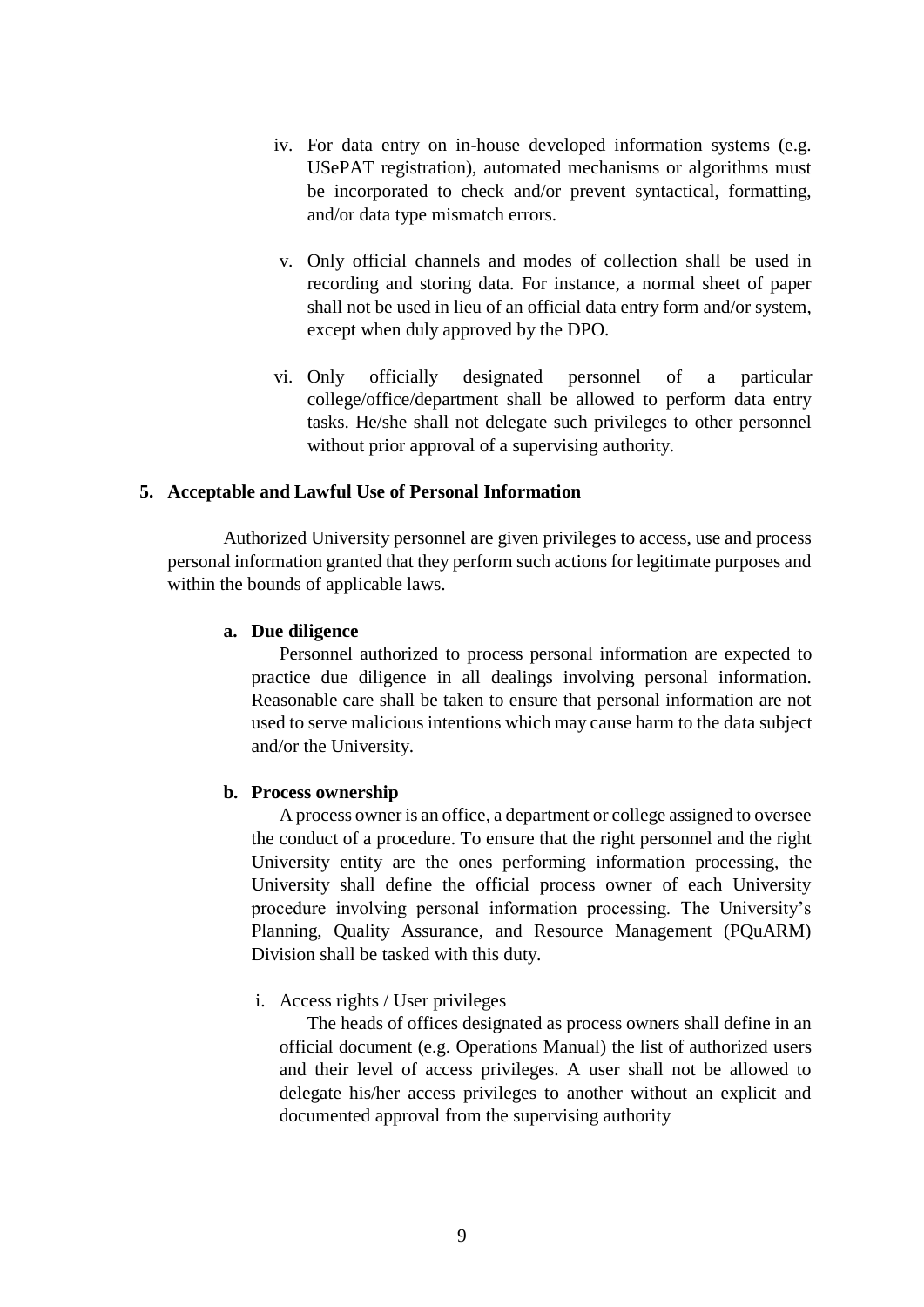## ii. Information systems

The PQUaRM Division, in coordination with the Knowledge Management System Division (KMSD) and the Office of the DPO, shall specify the information system(s) relevant to a particular procedure and such shall be made accessible to the designated process owner. Process owners shall only process personal information through the information systems they are officially given access to.

#### iii. Scope and interoperability of information systems

The scope of an information system must be clearly and comprehensively defined especially since the University mostly uses a centralized database system to handle the data of its information systems. A document specifying the Personal information elements of which an information system has access to shall be necessary to ensure that the information system is processing the appropriate data considering the principles of *legitimacy of purpose* and *proportionality*.

When an information system is made interoperable with another, or when a new module is integrated into an existing information system, a systems integration document shall be produced covering the implication of such activity on the scope of the system in terms of Personal information access.

 Any significant addition, integration, or alteration of an information system shall be reviewed by a technical working group to be established by the KMSD.

## **c. Lawful processing of personal information**

Personal information processing within the contexts defined in *Part 6 Section 3* of this Manual shall be deemed necessary for the University to perform its functions, serve its purpose, and pursue its legitimate interests; and shall therefore be considered lawful.

Whenever personal information processing does not fall on the said contexts, it must comply with any of the following conditions, as set by the DPA, for it to be considered lawful.

- i. The data subject must have given his/her consent prior to the collection, or as soon as practicable and reasonable;
- ii. The processing involves the personal information of a data subject who is a party to a contractual agreement, in order to fulfill obligations under the contract or to take steps at the request of the data subject prior to entering the said agreement;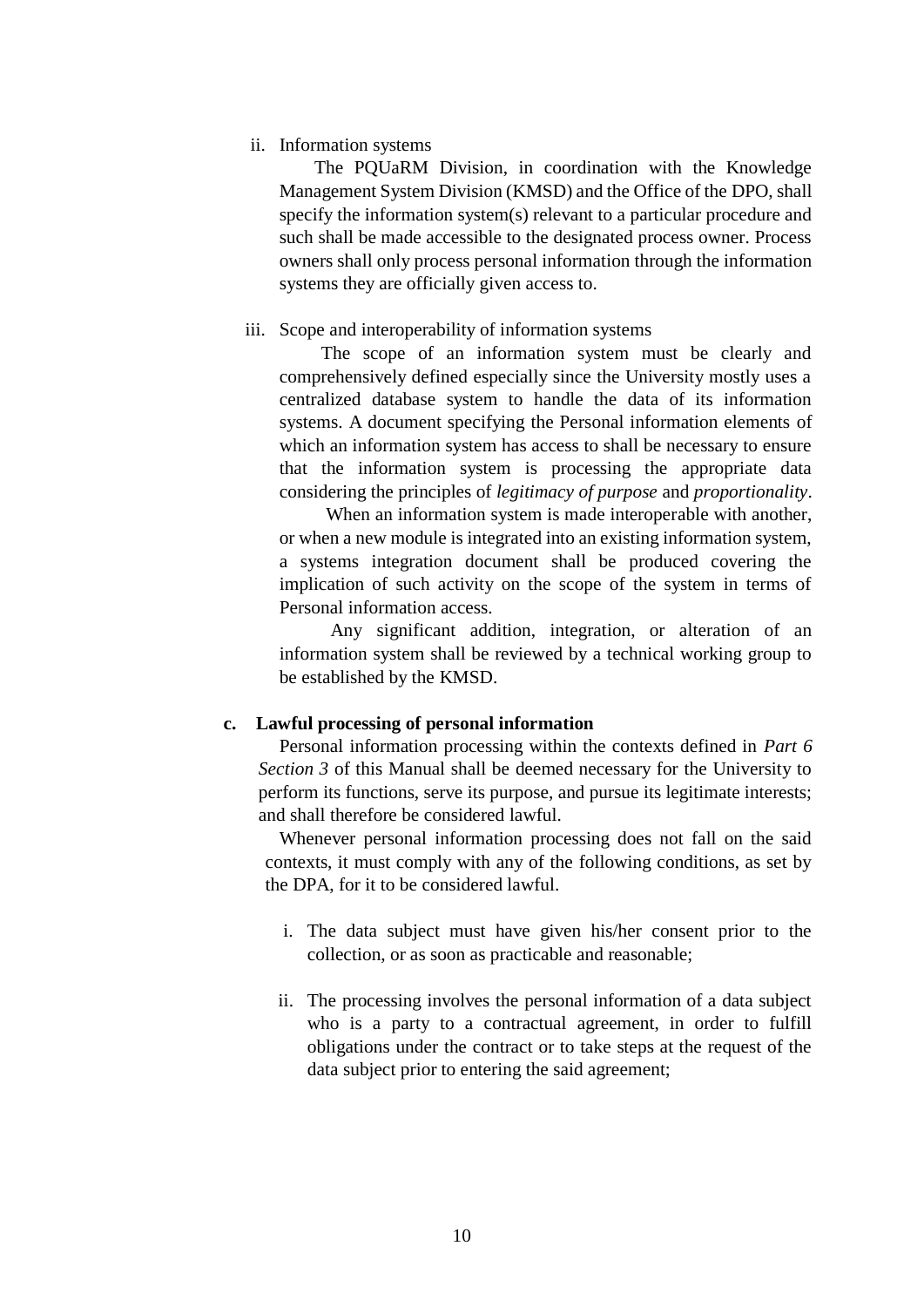- iii. The processing is necessary for compliance with a legal obligation to which the University is subject;
- iv. The processing is necessary to protect vitally important interests of the data subject, including his/her life and health;
- v. The processing of personal information is necessary to respond to national emergency or to comply with the requirements of public order and safety, as prescribed by law;
- vi. The processing of personal information is necessary for the fulfillment of the constitutional or statutory mandate of a public authority; or
- vii. The processing is necessary to pursue the legitimate interests of the University, or by a third party or parties to whom the data is disclosed, except where such interests are overridden by fundamental rights and freedoms of the data subject, which require protection under the Constitution.

## **d. Lawful processing of sensitive personal information**

The processing of sensitive personal and privileged information is prohibited, except in any of the following cases:

- i. Consent is given by data subject, or by the parties to the exchange of privileged information, prior to the processing of the sensitive personal information or privileged information, which shall be undertaken pursuant to a declared, specified, and legitimate purpose;
- ii. The processing of the sensitive personal information or privileged information is provided for by existing laws and regulations: Provided, that said laws and regulations do not require the consent of the data subject for the processing, and guarantee the protection of Personal information;
- iii. The processing is necessary to protect the life and health of the data subject or another person, and the data subject is not legally or physically able to express his/her consent prior to the processing;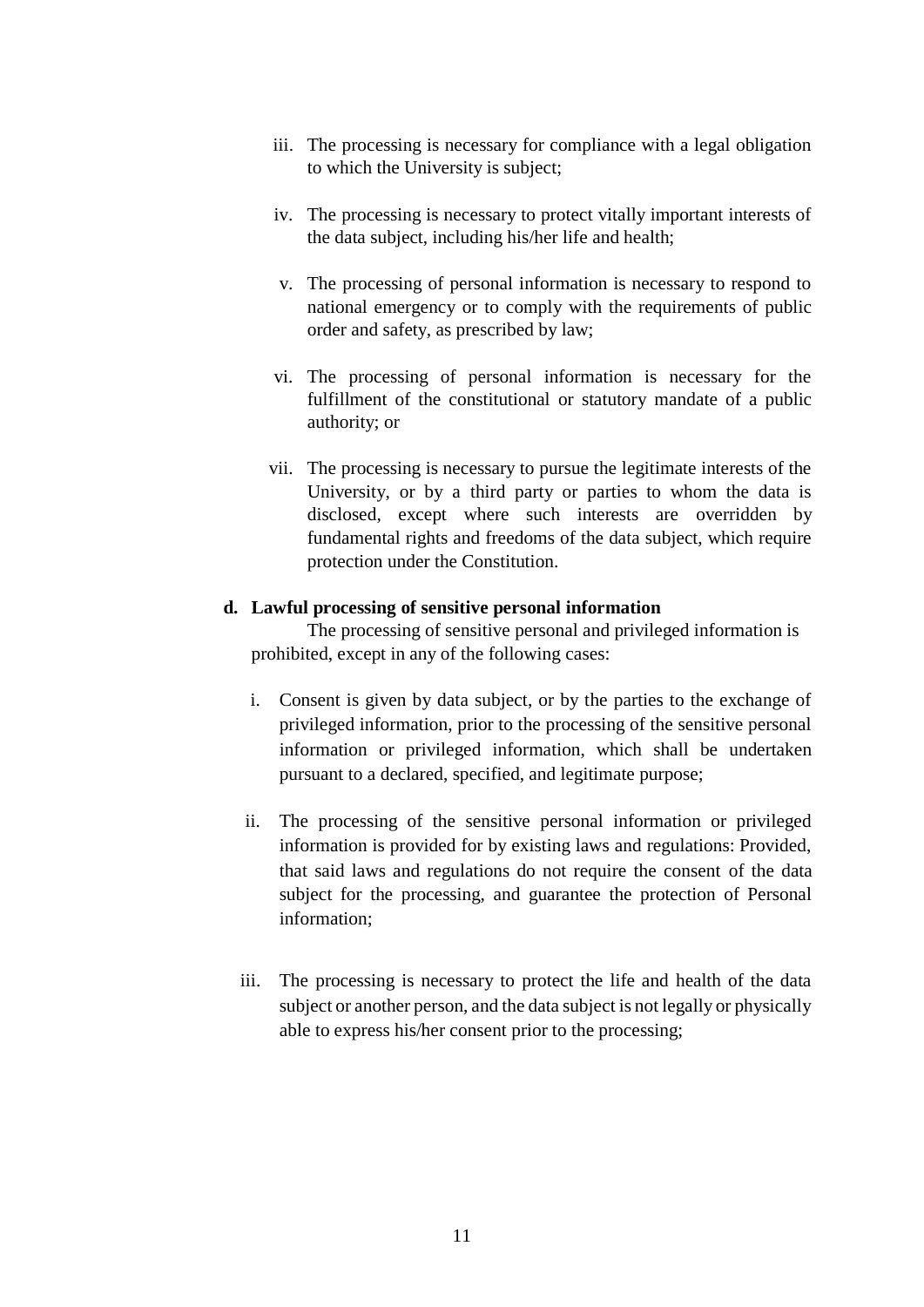- iv. The processing is necessary to achieve the lawful and non-commercial objectives of public organizations and their associations provided that:
	- i. Processing is confined and related to the bona fide members of these organizations or their associations;
	- ii. The sensitive personal information are not transferred to third parties; and
	- iii.Consent of the data subject was obtained prior to processing;
- v. The processing concerns sensitive personal information or privileged information necessary for the protection of lawful rights and interests of natural or legal persons in court proceedings, or the establishment, exercise, or defense of legal claims, or when provided to government or public authority pursuant to a constitutional or statutory mandate.

## **6. Retention and Destruction of Personal information**

Personal information shall only be retained for as long as necessary to serve its declared purpose or comply with regulatory and legal requirements. Depending on the nature of data and purpose it serves, the retention period could range from days to years.

## **a. Retention of student information**

Students' information collected upon admission shall be retained permanently by the University in compliance with the CHED Memorandum Order No. 30, series of 2009 and in accordance with the Manual of Regulations for Private Higher Education (MORPHE) of 2008. The OUR shall be tasked to oversee the retention of student information.

## **b. Retention of employee personal information**

Under existing Labor laws, the University is required to keep its employee records in perpetuity. The HRMD shall be tasked to oversee the retention of employee information.

## **c. Controls for detecting irrelevant or unnecessary Personal information**

A set of detective controls which may include or be a combination of: process, human capital, physical, and/or technological controls shall be set in place to uncover irrelevant and/or unnecessary personal information, in electronic or physical format, under the custody of a particular University entity.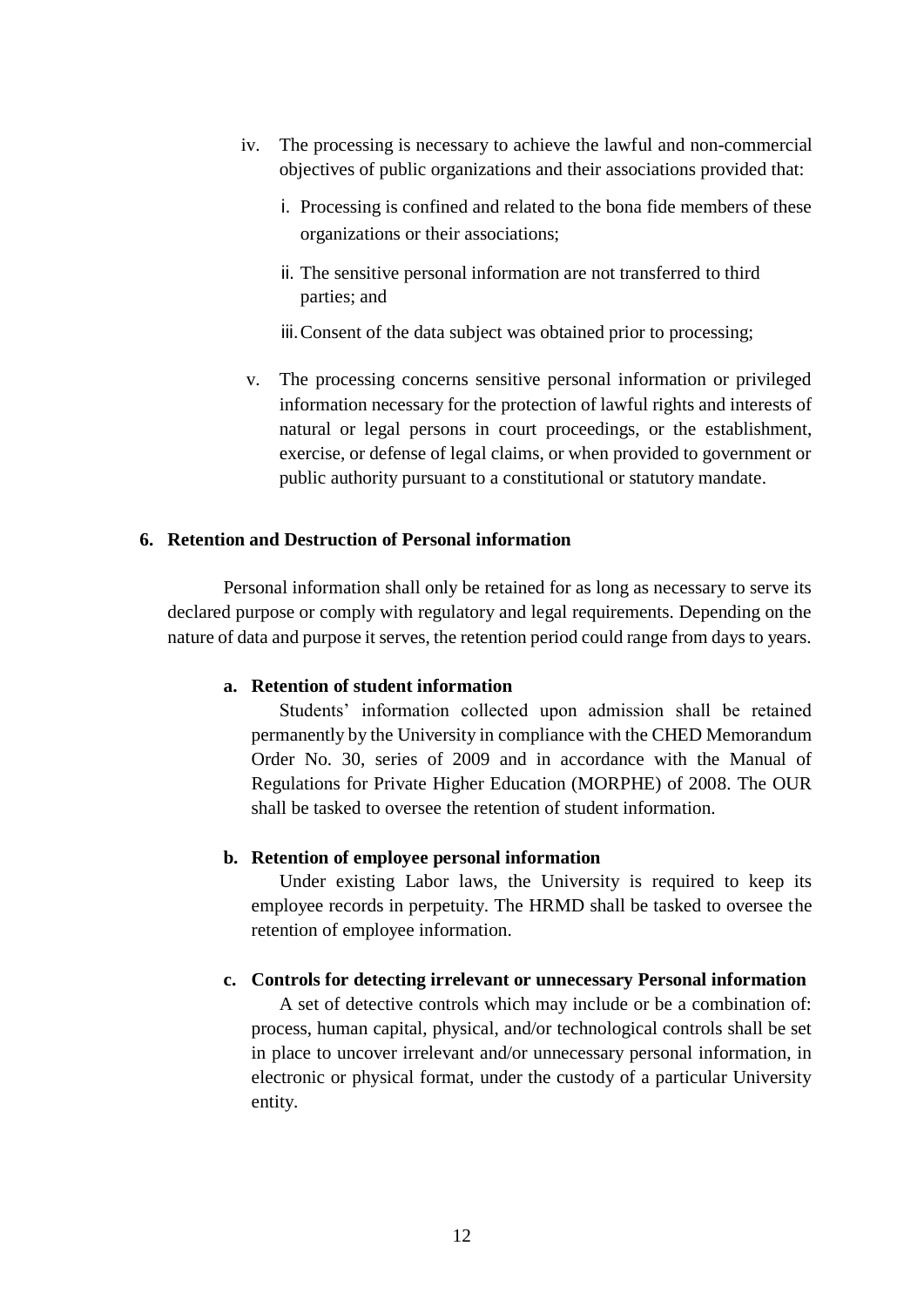## **d. Lawful destruction of personal information**

Retained personal information shall be securely and properly disposed of after it has served its purpose. No personal information shall be destroyed unless authorized by law and the University.

## **e. Data disposal protocol**

The University shall adhere to the provisions in the National Archives of the Philippines Act of 2007 (R.A. 9470) in the disposal of official public records containing personal information.

## **i. Approval and documentation**

Disposal of personal and/or sensitive data stored in physical and/or digital form contained in an official public document shall require the official approval of the data/process owner and the DPO and shall be done in coordination with the University Records Office (URO). Major data disposal activity shall be documented by the data/process owner and the office of the DPO. The documentation shall include basic details like date, justification for disposal, details of disposal, and signatures of the individuals involved.

## **ii. Deep (low-level) formatting of digital storage devices**

Personal information contained in digital storage devices such as hard disks and flash drives shall be disposed using the latest technology and/or mechanism for deep formatting. The KMSD shall perform such disposal mechanism upon official request from a University entity. The requesting entity shall oversee the disposal procedure to ensure that no unauthorized backing up of data is performed.

#### **iii. Decommissioning storage devices**

The protocol of the University's Supply Management Unit (SMU) shall be followed in decommissioning digital storage hardware. The SMU shall ensure that decommissioned storage hardware are stored in a secure facility where only authorized personnel are given access to. All decommissioned storage devices must have undergone deep formatting from the KMSD prior to storage in the SMU storage facility. As much as lawfully possible, storage devices shall not be auctioned or sold in functional condition with disk platters intact. This is to ensure that no sophisticated recovery method can be done to recover previously stored files in the device.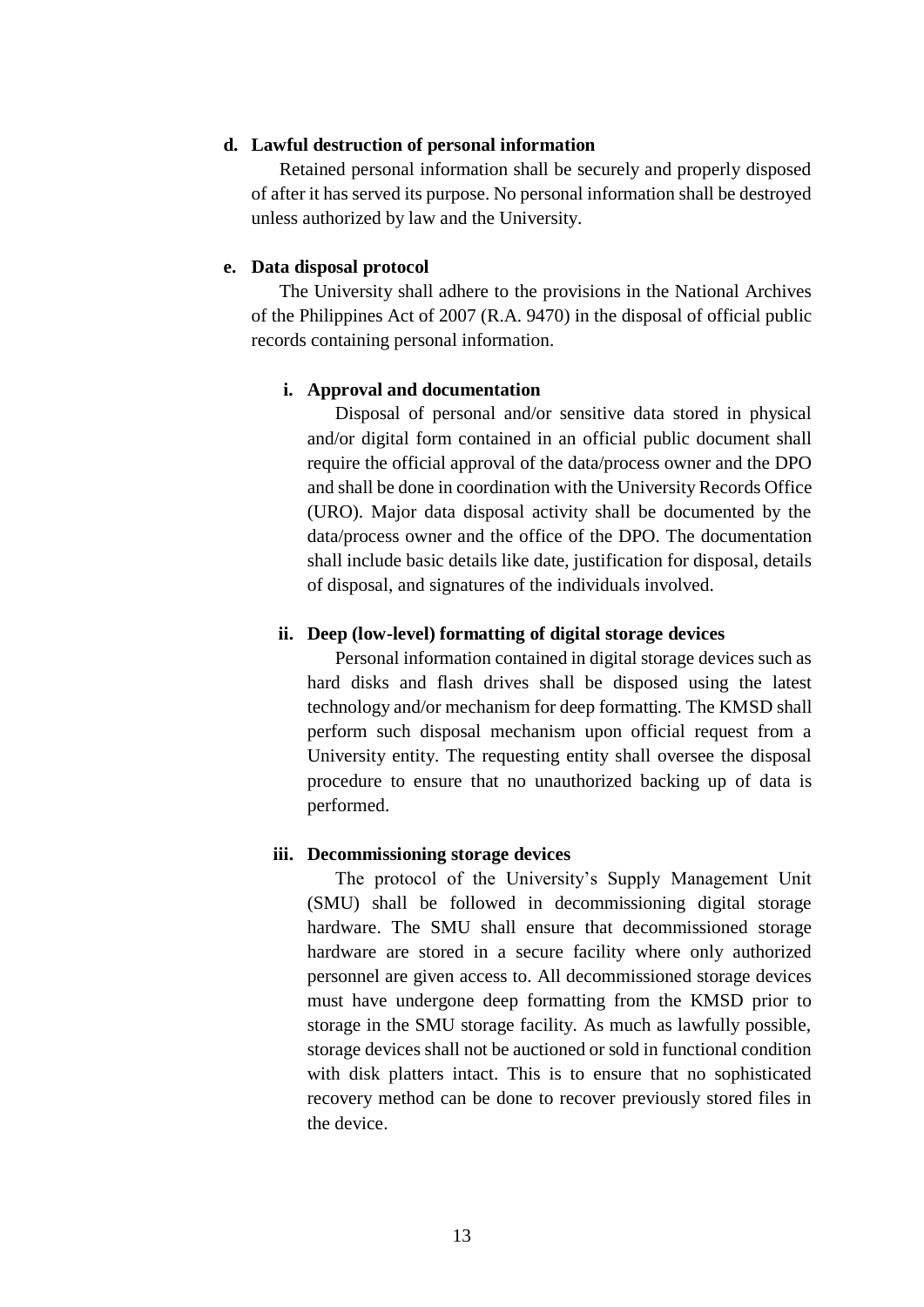## **iv. Shredding of paper-based documents**

Offices which often deal with personal information stored in paper-based documents shall have at least one paper shredder at their disposal. Paper documents that contain personal information must be shredded once there is no longer a legitimate purpose for keeping them. Documents of this nature shall never be recycled or used for purposes other than what they were initially intended for. For documents classified as official public record, the disposal protocol shall be done in accordance with the National Archives of the Philippines Act of 2007 (R.A 9470).

## **PART 7. DISCLOSURE OF PERSONAL INFORMATION**

All University personnel and employees shall practice due diligence and utmost care in handling personal information. The University shall never share or disclose data to third parties without prior consent from the data subjects. Whenever disclosure of data is necessary and permitted, the University shall conscientiously review the privacy and security policies of the authorized third-party service providers or external partners. The University may also be required to disclose data in compliance with legal or regulatory obligations.

#### **a. Perpetuity of confidentiality**

Even after an employee's termination of contract with the University, he/she shall maintain the confidentiality and secrecy of all personal information that he/she has knowledge of. The same applies to students, alumni or any other individual who had been officially allowed by the University to collect and/or process personal information for legitimate purposes (e.g. student council, campus organizations, etc.).

#### **b. Internal data sharing**

Internal disclosure of personal information from one unit to another within the University shall be subjected to an institutionalized standard data request procedure. This ensures that data is transmitted through official channels and shared for legitimate purposes. The data request form to be used in such procedure shall include details regarding the requesting entity, requested data, justification for such request, date, and signature of the requesting individual.

## **c. External data sharing**

Data sharing to external entities shall only be allowed when it is expressly authorized by law and/or the data subject has consented to such activity. In such cases, a *Data Sharing Agreement* must be crafted to clearly specify the extent and nature of personal information disclosure and ensure that adequate safeguards are in place. For every University endeavor that requires a Memorandum of Agreement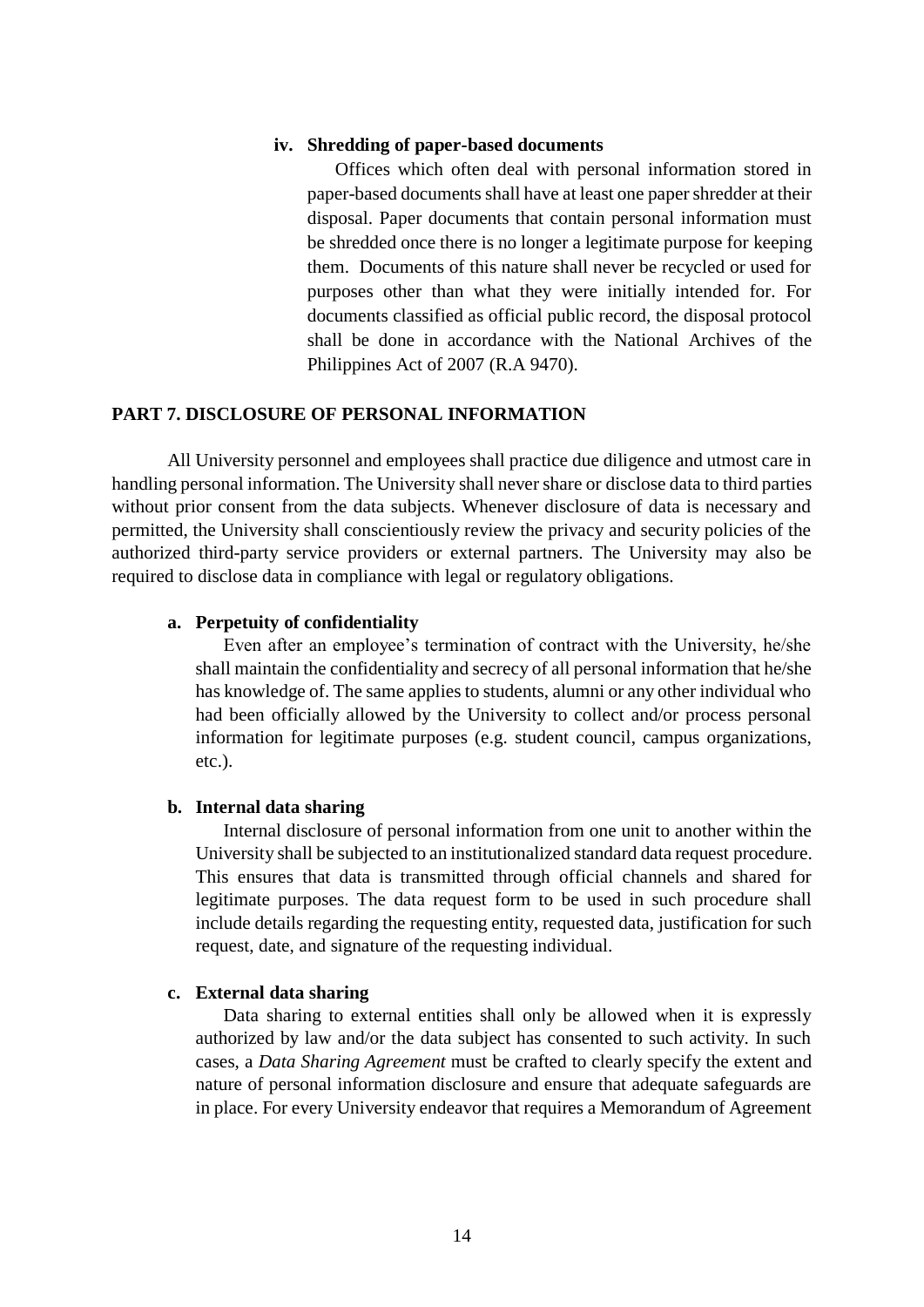(MOA) or Memorandum of Understanding (MOU) and involves the disclosure or processing of personal information, a data sharing agreement must be agreed upon by the University and the external party.

#### **d. Public disclosure of personal information**

Disclosing the personal information of students and employees without legitimate purpose and legal basis shall not be allowed. Upon official entry to the University, students and employees shall be informed of the extent at which the University may disclose their personal information inherent in the University's function and interests as an academic institution and a government organization. For instance, the University may publicly disclose, in all of its official channels, the personal information of a student who has won a competition representing the University.

However, the University shall have no automatic right to publicly disclose the personal information of a student relative to his/her accomplishment(s) if he/she did not officially represent the University in the particular event or he/she is not officially affiliated with the University at the time the event was held.

#### *Example: Posting of personal information in social media*

University employees must refrain from publicly posting personal information, especially those acquired in the performance of their duty in the University, of their co-employees and/or students in any social media platform.

#### **PART 8. SECURITY MEASURES**

The University shall implement reasonable and appropriate physical, technical, and organizational measures for the protection of Personal information. These security measures aim to maintain the availability, integrity, and confidentiality of Personal information and protect them against natural dangers such as accidental loss or destruction, and human dangers such as unlawful access, fraudulent misuse, unlawful destruction, alteration and contamination.

#### **1. Organizational Security Measures**

#### **a) Designating a Data Protection Officer**

Pursuant to the Data Privacy Act of 2012, the University shall designate an individual or individuals who shall function as Data Protection Officer (DPO). The DPO shall have the following responsibilities:

- i. Monitor the compliance by the PIC and PIP with the DPA, its IRR, issuances by the NPC, and other applicable laws and policies
- ii. Ensure the conduct of a Privacy Impact Assessment (PIA) relative to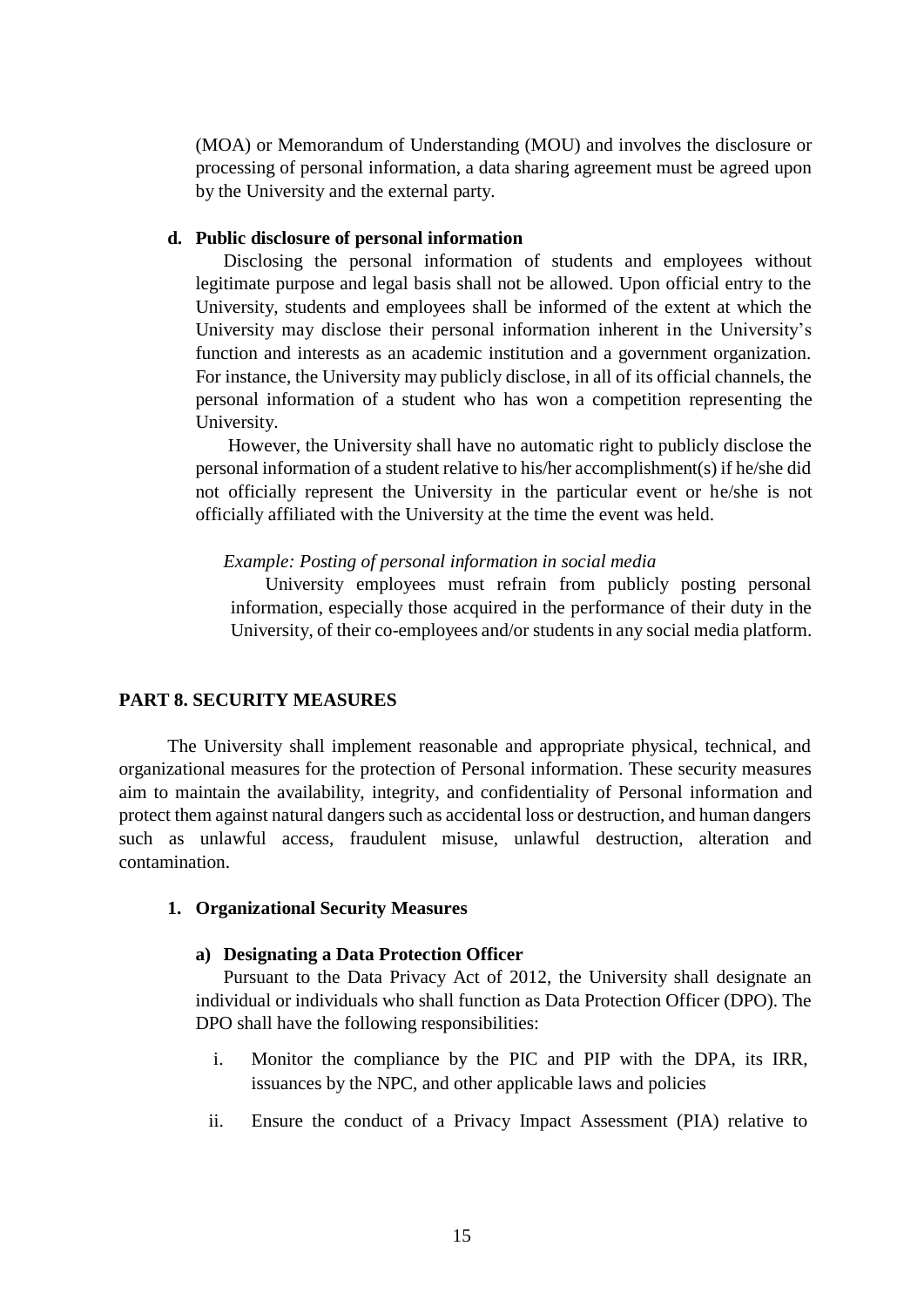activities, measures, projects, programs, or systems of the PIC or PIP;

- iii. Advise the PIC or PIP regarding complaints and/or the exercise by data subjects of their rights;
- iv. Ensure proper data breach and security incident management by the PIC or PIP, including the latter's preparation and submission to the NPC of reports and other documentation concerning security incidents or data breaches within the prescribed period;
- v. Inform and cultivate awareness on privacy and data protection within the University, including all relevant laws, rules and regulations and issuances of the NPC;
- vi. Advocate for the development, review and/or revision of policies, guidelines, projects and/or programs of the PIC or PIP relating to privacy and data protection, by adopting a privacy by design approach;
- vii. Serve as the contact person of the PIC or PIP vis-a-vis data subjects, the NPC and other authorities in all matters concerning data privacy or security issues or concerns and the PIC or PIP;
- viii. Cooperate, coordinate and seek advice of the NPC regarding matters concerning data privacy and security; and
- ix. Perform other duties and tasks that may be assigned by the PIC or PIP that will further the interest of data privacy and security and uphold the rights of the data subjects.

#### **b) Designating a Compliance Officer for Privacy (COP)**

Each University unit shall designate a Compliance Officer for Privacy (COP) whose primary responsibility is to ensure that the personnel within his/her jurisdiction uphold the principles of data privacy and comply with the provisions of this Manual. The COP shall act as the local DPO of a particular unit as he/she is expected to perform all the functions of the DPO, as listed in the immediately preceding section, except for items (i), (ii), (iii), (vii), and (viii). The COP shall also represent his/her unit in official meetings or events concerning data privacy as may be required by the University DPO.

The COP shall serve as the DPO's local point person thus, is expected to be the primary source of notification should an incident occur in his/her jurisdiction.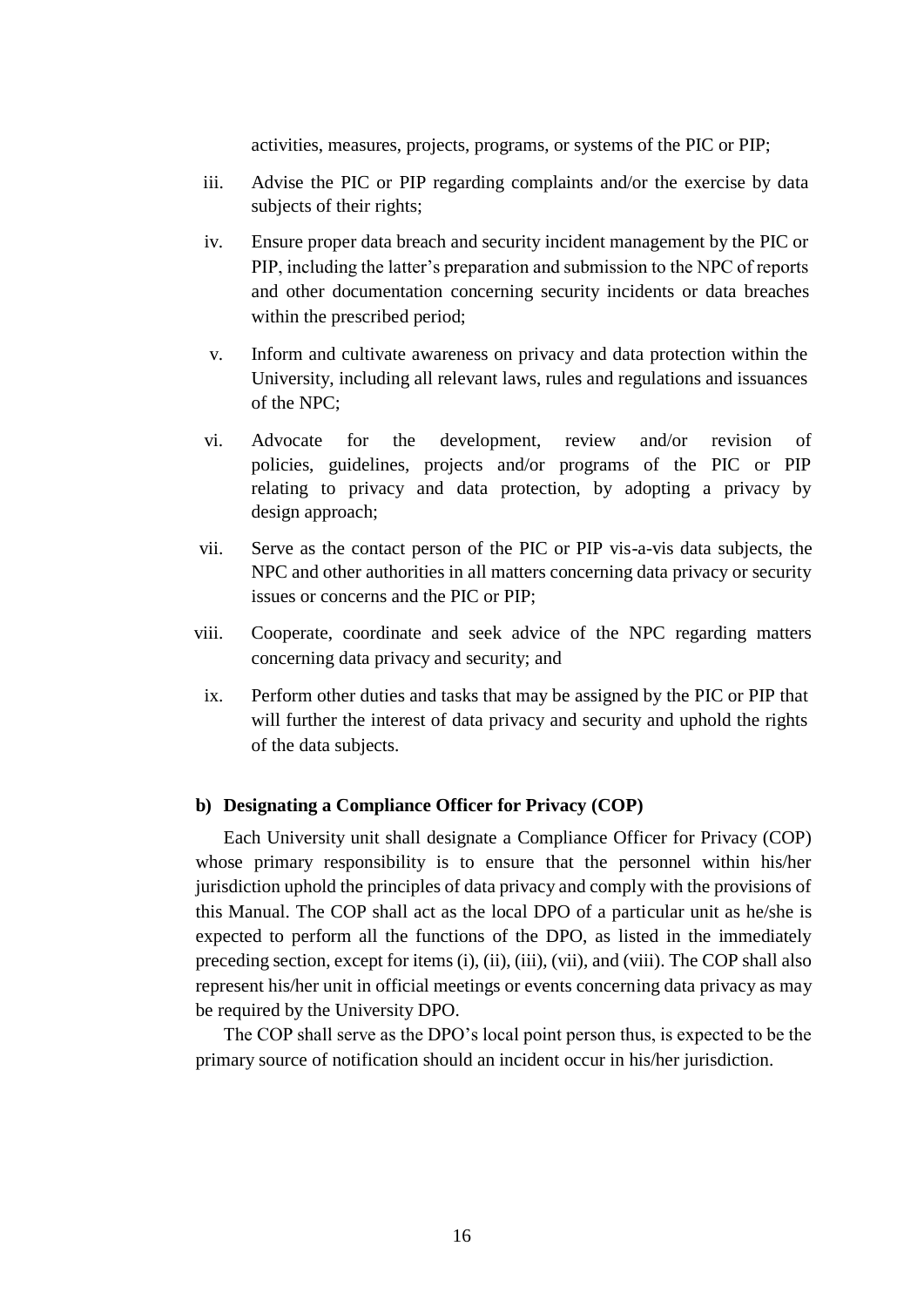#### **c) Conducting Relevant Trainings or Seminars**

The University shall conduct a mandatory training on data privacy and security at least once a year. Personnel directly involved in the processing of Personal information shall be subjected to mandatory relevant trainings as often as necessary.

#### **d) Conducting Privacy Impact Assessments (PIA)**

The University shall conduct a Privacy Impact Assessment (PIA) relative to all activities, projects and systems involving the processing of Personal information. The PIA is essential to identify risks in the processing system and monitor for security breaches. The PIA plays a critical role in the implementation of the Incident Response Procedure as the mitigating measures to be performed when a particular security and/or data breach incident occurs shall be based on it. The creation of a particular PIA document shall be a collaboration between the Office of the DPO and the process owners.

Six (6) months after the effectivity of this Manual, all existing University systems and procedure that deal with personal information shall have their own official PIA documents.

#### **e) Establishing a Data Privacy Review Team**

A University Data Privacy Review (DPR) Team shall be established to regularly oversee and audit the implementation of the University's data privacy policies as defined in this Manual. The DPR Team shall be headed by the DPO, KMSD Director.

The DPR head shall initiate the selection of the other members of the DPR Team. Through a set of detective controls which may include or be a combination of: process, human capital, physical, and/or technological controls, the DPR Team shall audit the different University units to evaluate their compliance to the University's data privacy policies. The audit shall be conducted at least once a year.

#### **f) Non-Disclosure Agreement**

As part of their duty of confidentiality, all employees shall be asked to sign a Non-Disclosure Agreement (NDA). All employees with access to Personal information shall operate and hold Personal information under strict confidentiality if the same is not intended for public disclosure.

## **g) Review of the Privacy Manual**

This Manual shall be reviewed, evaluated, and, when necessary, updated annually to be consistent with current data privacy best practices and remain compliant with the law.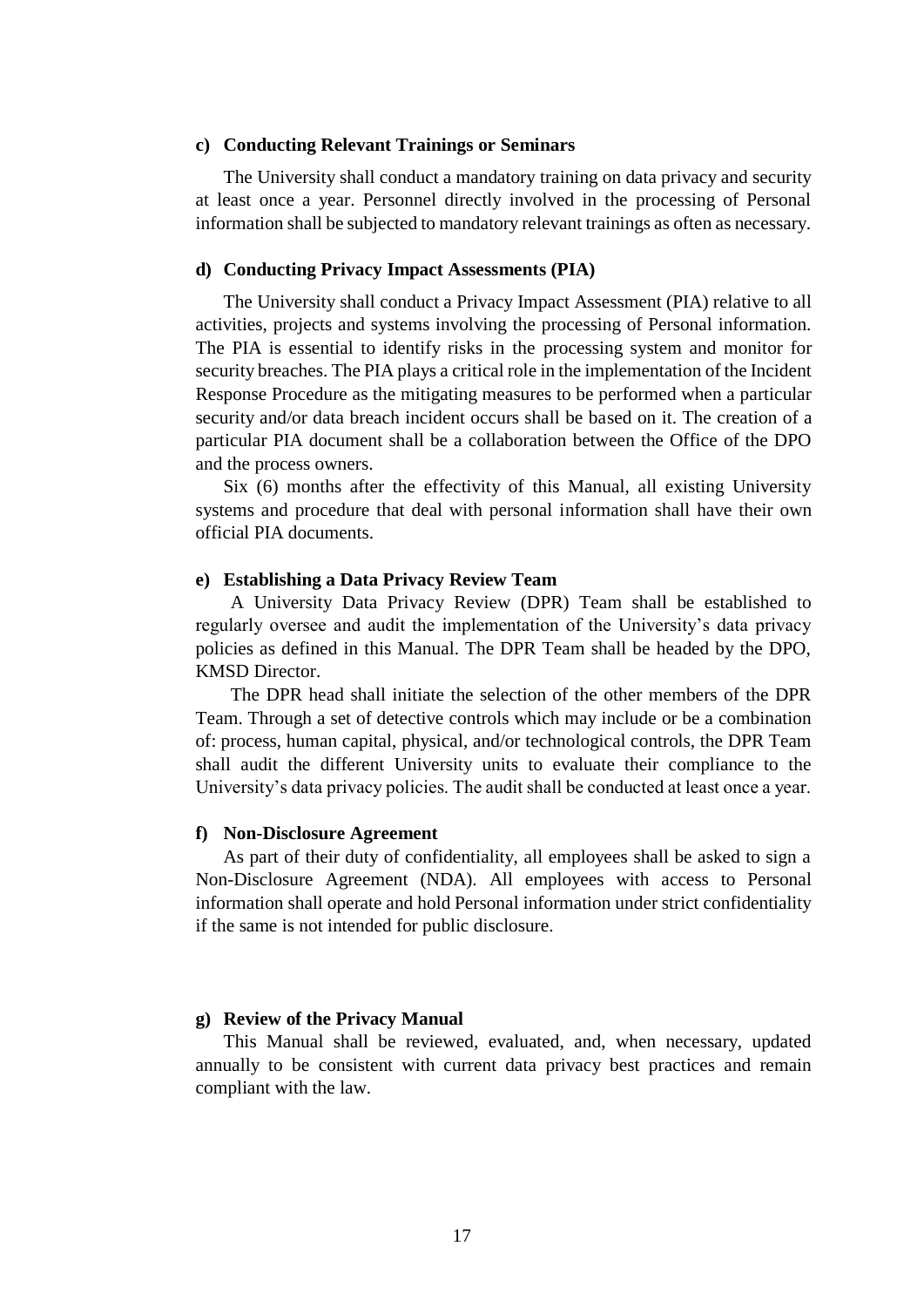## **2. Physical Security Measures**

#### **a) Format of Data**

Personal information in the custody of the University may be in digital/electronic format and paper-based/physical format. For ease of access and as a backup mechanism, pertinent paper-based documents containing personal information shall be digitized and stored in a data server facility administered by the KMSD. The digitization shall be done by the specific University unit.

#### **b) Storage Type and Location**

All Personal information of the University's students, employees and staff, including contractual and agency-based employees, in paper-based documents shall be stored securely in a locked filing cabinet located at the particular University unit authorized to retain such documents. University units that handle a considerable amount of paper-based records, such as the OUR shall have a dedicated physical data storage facility. In such cases, coordination with the University's Physical Development Division (PDD) is required to ensure that the facility is not prone to natural and man-made hazards.

## **c) Access Procedure of Authorized Personnel**

Directors or heads of a particular unit of the University shall have full control over who are allowed access to the data storage facility of their unit. A standard access procedure document template shall be agreed upon and released by the University Data Privacy Review team. This shall be used by the heads of office in detailing the access privileges of their unit's personnel and the mechanism by which other personnel may be granted access to the data storage facility. The access procedure document must be validated and approved by the DPO.

#### **d) Documentation of Access**

Authorized access to stored personal information must be documented in a format that allows monitoring of the name of personnel who accessed retained personal information and the date, time, duration and purpose of access.

## **e) Physical Location and Layout of Office or Data Facility**

The Office of the DPO shall coordinate with the PDD to ensure that the location of critical data server facilities are not susceptible to natural and/or man-made hazards that may compromise the availability, integrity, and/or confidentiality of the stored data.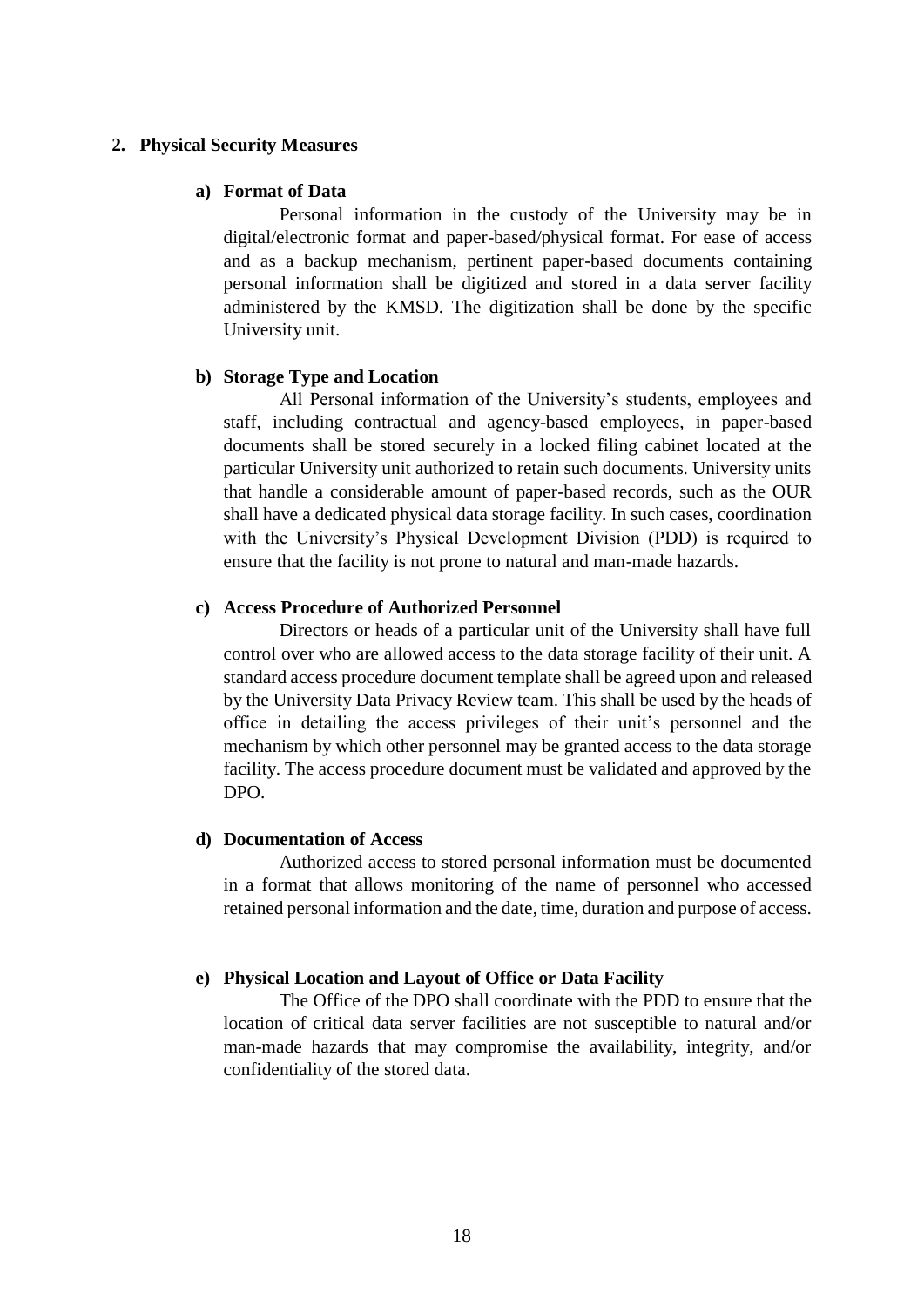At the office level, computers should be positioned with considerable spaces between them to maintain privacy and protect the processing of personal information.

## **3. Technical Security Measures**

## **1. Implementing Intrusion Detection Systems**

All University-affiliated computer units that are part of the University's local area network or intranet shall be installed with an anti-virus software. As part of its IT Governance Framework, the University shall ensure that a network firewall is in place to secure the University's information systems and database against network-related attacks. The KMSD shall regularly check the firewall logs to monitor the University network for suspicious activities or security breaches.

## **2. Implementing Data Backup Procedure**

The KMSD shall ensure that routine backup operations are performed. Full backups shall be done at least once a day while differential backups shall be done as frequent as necessary and applicable. Data backup facilities shall be remotely located from the actual data servers. For instance, a University campus may place its backup facility in one of the other campuses of the University. Data backup facilities may be moved to another location upon the advice of the KMSD and/or the PDD and the approval of the University President.

## **3. Encryption of Personal information**

Digital documents containing sensitive personal information shall be encrypted using any of the standard encryption algorithms used in the field of information security during storage and while in transit.

## **4. Evaluating Software Applications**

- a. Whenever applicable, the KMSD shall evaluate and review software applications before they are installed on University computers or devices connected to the University network. This ensures that all software applications used by the University are compatible with the data privacy policies set in this Manual and in the Data Privacy Act of 2012.
- b. In cases wherein software applications are installed without prior evaluation (e.g. application is already installed prior to the official adoption of this Manual), the KMSD shall perform the software evaluation during scheduled IT maintenance activities.
- c. If a software application is determined to be a security risk, the technical personnel who performed the evaluation shall notify the end user of the risk before uninstalling the software application. The personnel should document the activity in an incident report.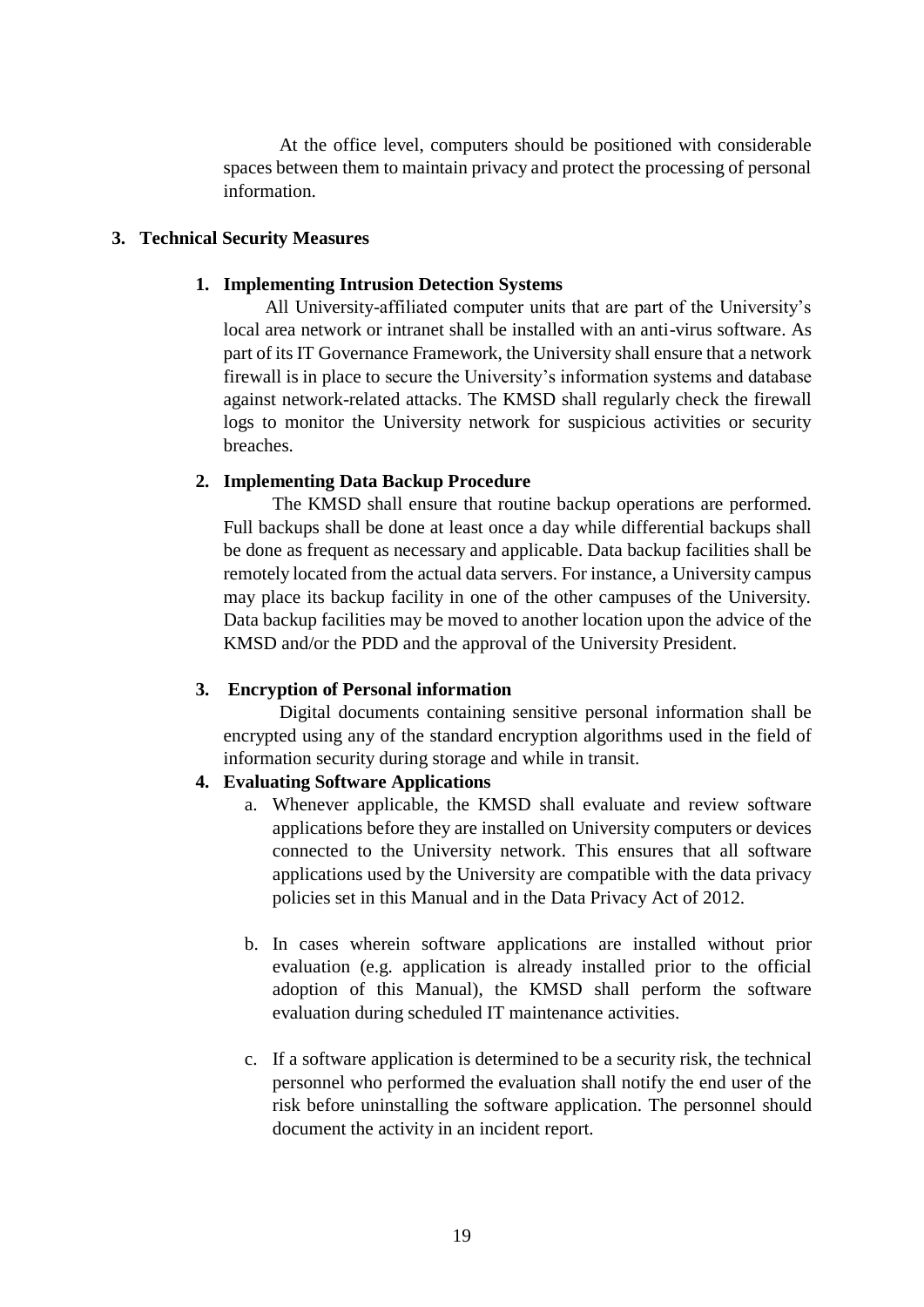## **5. Conducting Regular Assessment or Testing of Security Controls**

To ensure that all the technical security controls implemented are working as intended, the University shall conduct vulnerability assessments and perform penetration testing on critical systems such as the University's network firewall and information systems periodically. The KMSD shall lead in the conduct of such tests.

## **PART 9. BREACH AND SECURITY INCIDENTS**

#### **1. Creation of a Data Breach Response Team**

A Data Breach Response Team comprised of the DPO, Chief Administrative Officer (CAO), and the KMSD, under the direct supervision of the Vice-President for Planning, Quality Assurance, and Resource Management (PQuARM) is responsible for ensuring immediate action in the event of a security incident or Personal information breach. The team shall conduct an initial assessment of the incident or breach in order to ascertain the nature and extent thereof. It shall also execute measures to mitigate the adverse effects of the incident or breach.

## **2. Measures to Prevent and Minimize Occurrence of Breach and Security Incidents**

The Data Breach Response Team shall regularly conduct a Privacy Impact Assessment to identify risks in the processing system and to monitor for security breaches. The KMSD shall also conduct regular vulnerability scanning of computer networks. Personnel directly involved in the processing of Personal information shall attend trainings and seminars for capacity building. Periodic review of policies and procedures shall also be implemented.

#### **3. Incident Response Procedure**

Any suspected or actual security incident or Personal information breach must be reported immediately to any member of the Data Breach Response Team. The Team member shall then conduct an initial assessment of the reported incident or breach in order to ascertain the veracity, nature, and extent thereof. If the report is verified, the DPO shall convene all members of the Data Breach Response Team to discuss the implementation of the Incident Response Procedure to address the incident. The Team shall execute measures based on the conducted Privacy Impact Assessment to mitigate the adverse effects of the incident. Regardless of the type of incident, the general steps of the IRP are as follows:

- i. Contain the security incident;
- ii. Restore integrity to the affected information systems; and
- iii. Mitigate possible harm or negative consequences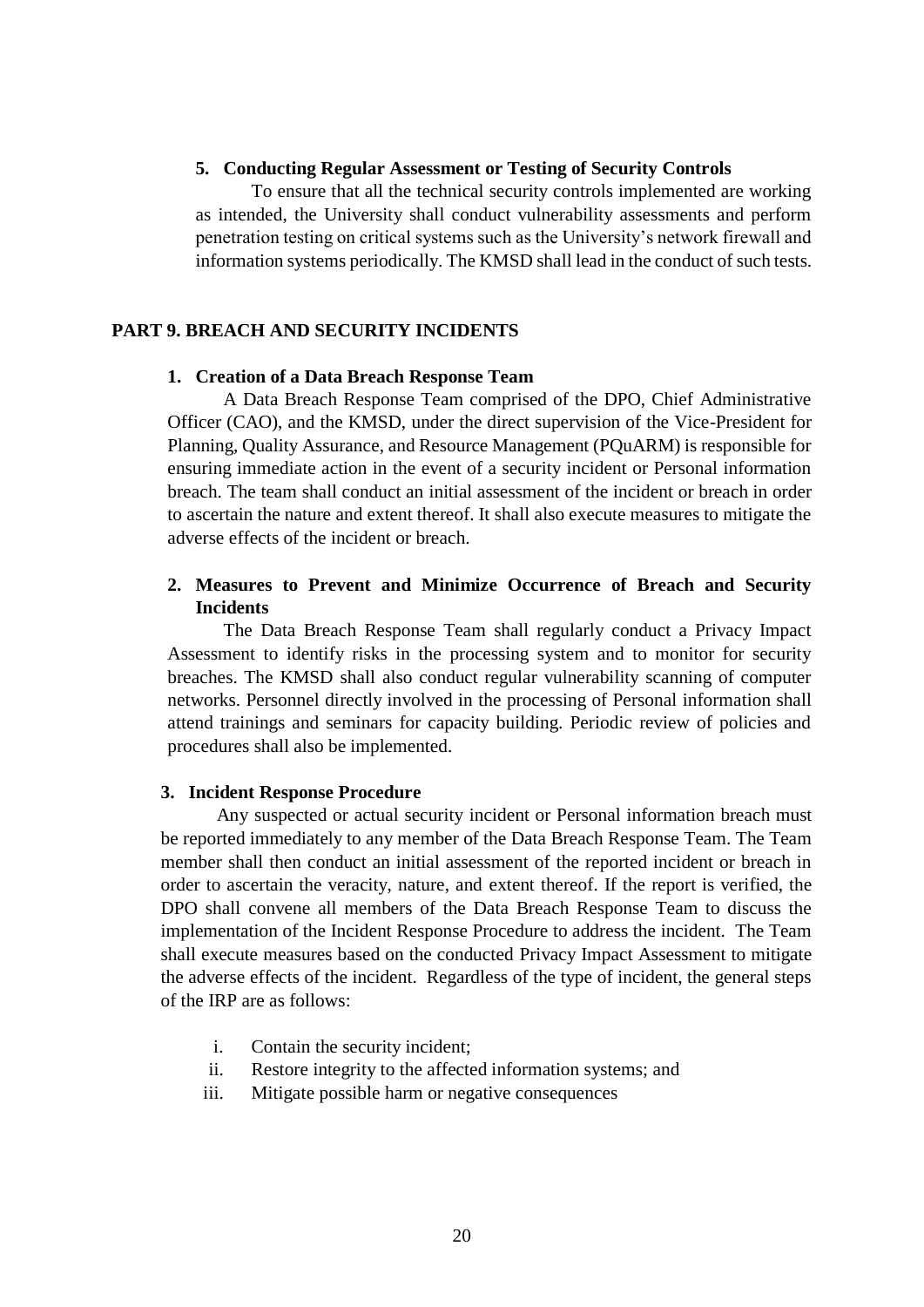## **4. Notification Protocol**

The DPO shall report the details of a data privacy breach to the National Privacy Commission (NPC) and the data subjects affected within 72 hours from knowledge thereof.

## **5. Documentation and Reporting Procedure of a Data Privacy Breach**

The Data Breach Response Team shall prepare a detailed documentation of every incident or breach encountered, as well as an annual report, to be submitted to the Vice-President for Administration, University President, and the NPC within the prescribed period. The report shall contain the following:

- a. Description of the nature of the breach;
- b. Personal information possibly involved;
- c. Measures undertaken by the team to address the breach and reduce the harm or its negative consequences; and
- d. Names of the personal information controller, including contact details, from whom the data subject can obtain additional information about the breach and any assistance to be provided to the affected data subjects.

## **PART 10. INQUIRIES AND COMPLAINTS**

## **1. Inquiries**

The office of the DPO shall provide channels of communication, both physical and digital, between the DPO and the data subjects. Data subjects may write an e-mail to the office of the DPO to request for information on matters relating to the processing of their Personal information under the custody of the University. Alternatively, they may visit the office of the DPO to submit a printed copy of their letter of inquiry with their contact details for reference.

## **2. Complaints**

Complaints shall be filed in three (3) printed copies to the Office of the DPO or sent electronically to same Office's official e-mail address. The Office shall confirm with the complainant its receipt of the complaint. Upon validation of the complaint, the DPO shall initiate the conduct of an official internal investigation. The results of the investigation shall be reported to the NPC within seventy-two (72) hours from the official knowledge of the Personal information breach.

## **PART 11. REPEALING CLAUSE**

Any other University issuance, memorandum, rule or regulation and/or parts thereof contrary to or inconsistent with the provisions of this Manual is hereby repealed, modified or amended accordingly.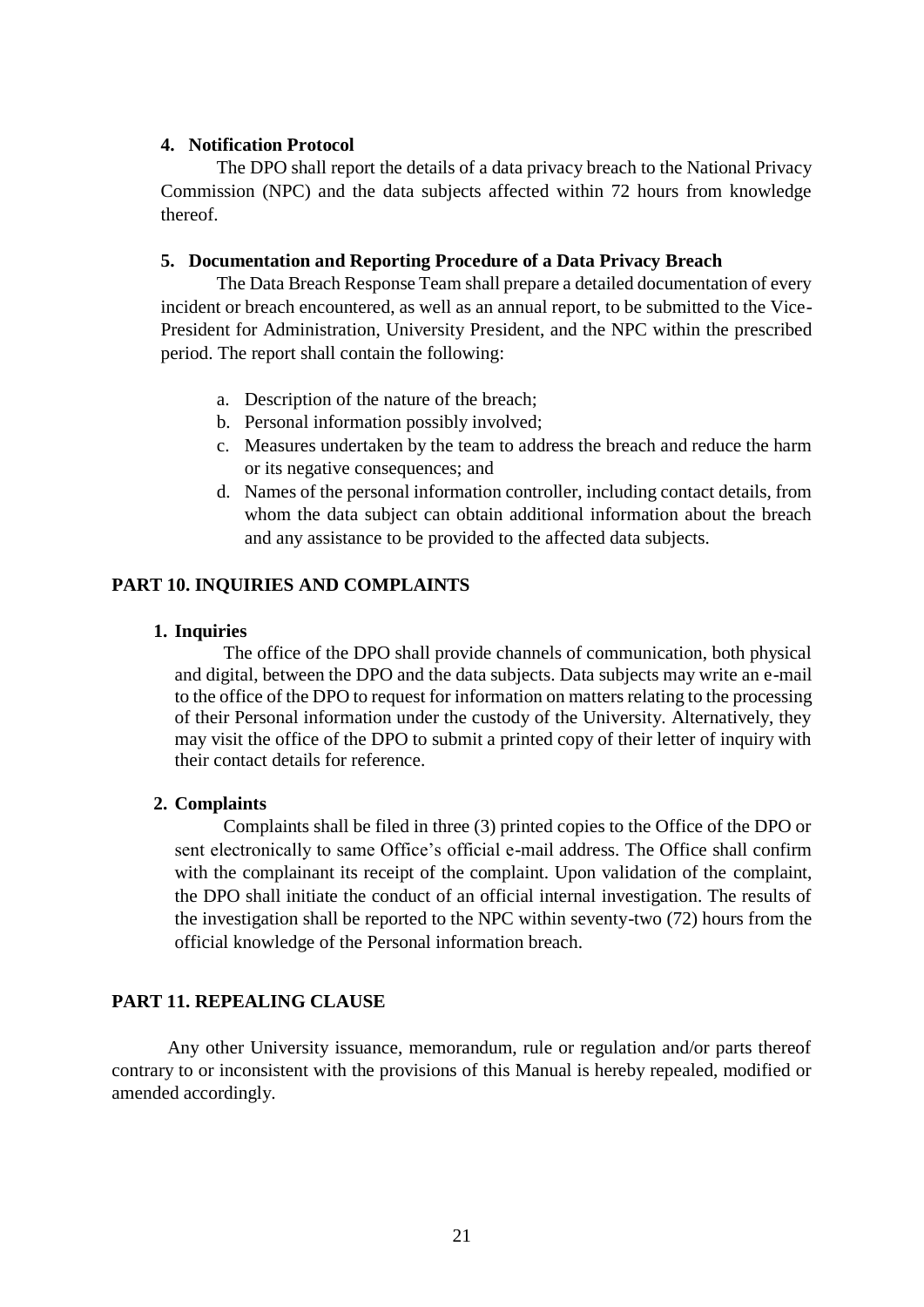## **PART 12. SEPARABILITY CLAUSE**

If for any reason, any portion or provision of this Manual be declared unconstitutional, other parts or provisions thereof which are not affected thereby shall continue to be in full force and effect.

## **PART 13. EFFECTIVITY**

The provisions of this Manual are effective upon the approval of the University's Board of Regents.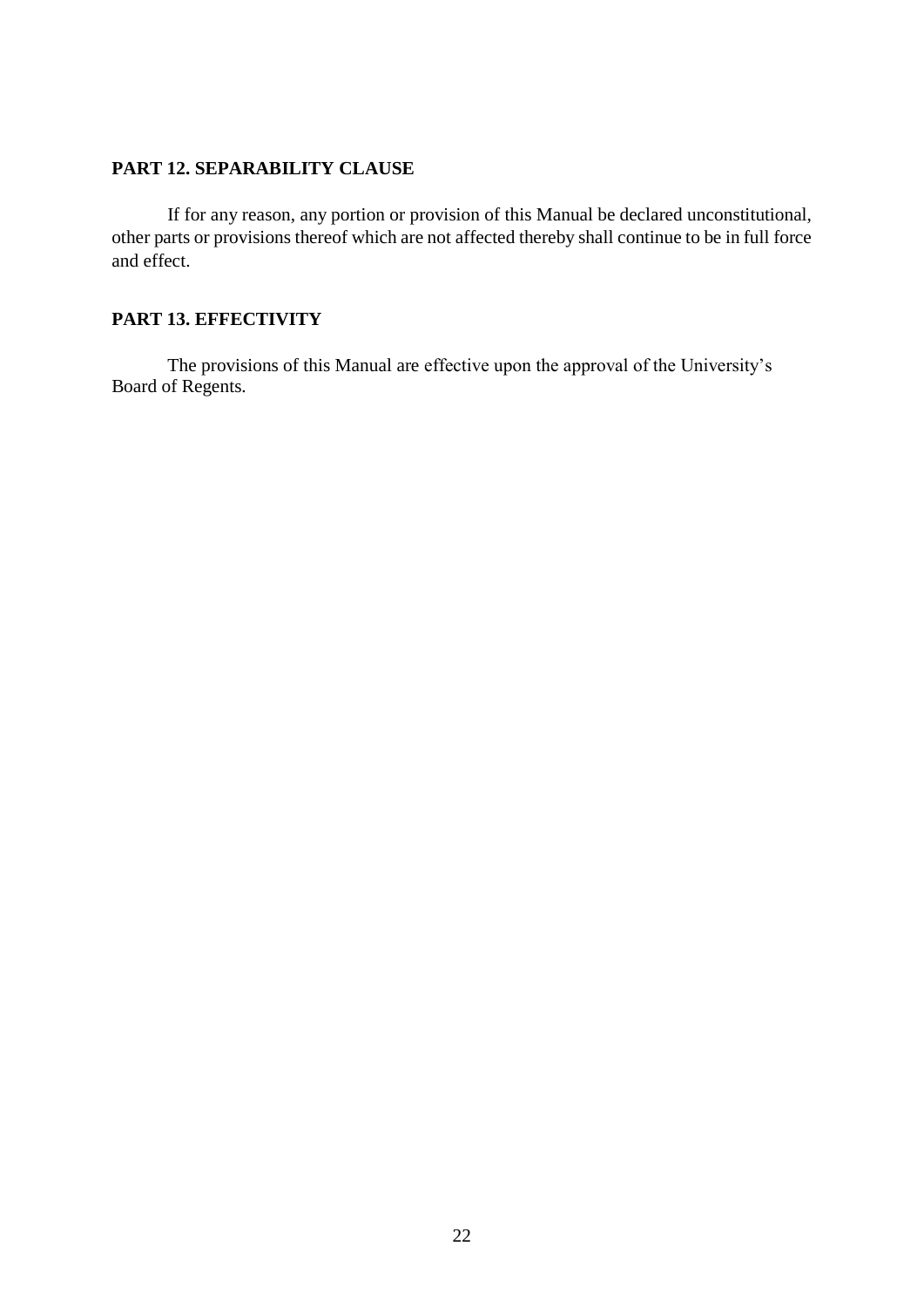## **PART 14. ANNEXES**

## **Annex A**

## **University of Southeastern Philippines's Data Privacy Statement**

The right to privacy is a fundamental human right. Acknowledging this, the University of Southeastern Philippines, hereafter referred to as "University", endeavors to safeguard its stakeholders' data privacy by adhering to data privacy principles and employing standard safety measures in the collection, processing, disclosure and retention of Personal information in accordance with the Data Privacy Act of 2012 (R.A. 10173), its Implementing Rules and Regulations (IRR) and to issuances of the National Privacy Commission.

This University Data Privacy Statement (the "UDPS") contains an outline of the general practices of the University in the context of data collection and processing. All other data privacy statements released or to be released by the University specific to a particular office, function or procedure shall be in congruence with the UDPS. Designed for general knowledge, the UDPS may not include specific information pertaining to the data collection and processing mechanism of a specific office, function or procedure. Thus, whenever applicable, a more specific data privacy statement or notice should be consulted.

For a comprehensive and detailed view of the University's data privacy policies, please refer to the University's Data Privacy Manual.

## **What Personal information the University may collect and process?**

The University collects and processes only the type and amount of data necessary to perform its core and auxiliary functions. As an institution composed of heterogeneous entities, the University may collect a variety of personal information in different contexts and for different specific purposes.

In general, among the common Personal information the University may collect include:

- Name
- Specimen signatures
- Home address
- Email address
- Biographical information
- Academic information
- Nationality
- Phone number
- Government or Non-government Identification Number / Card
- Financial information
- Employment details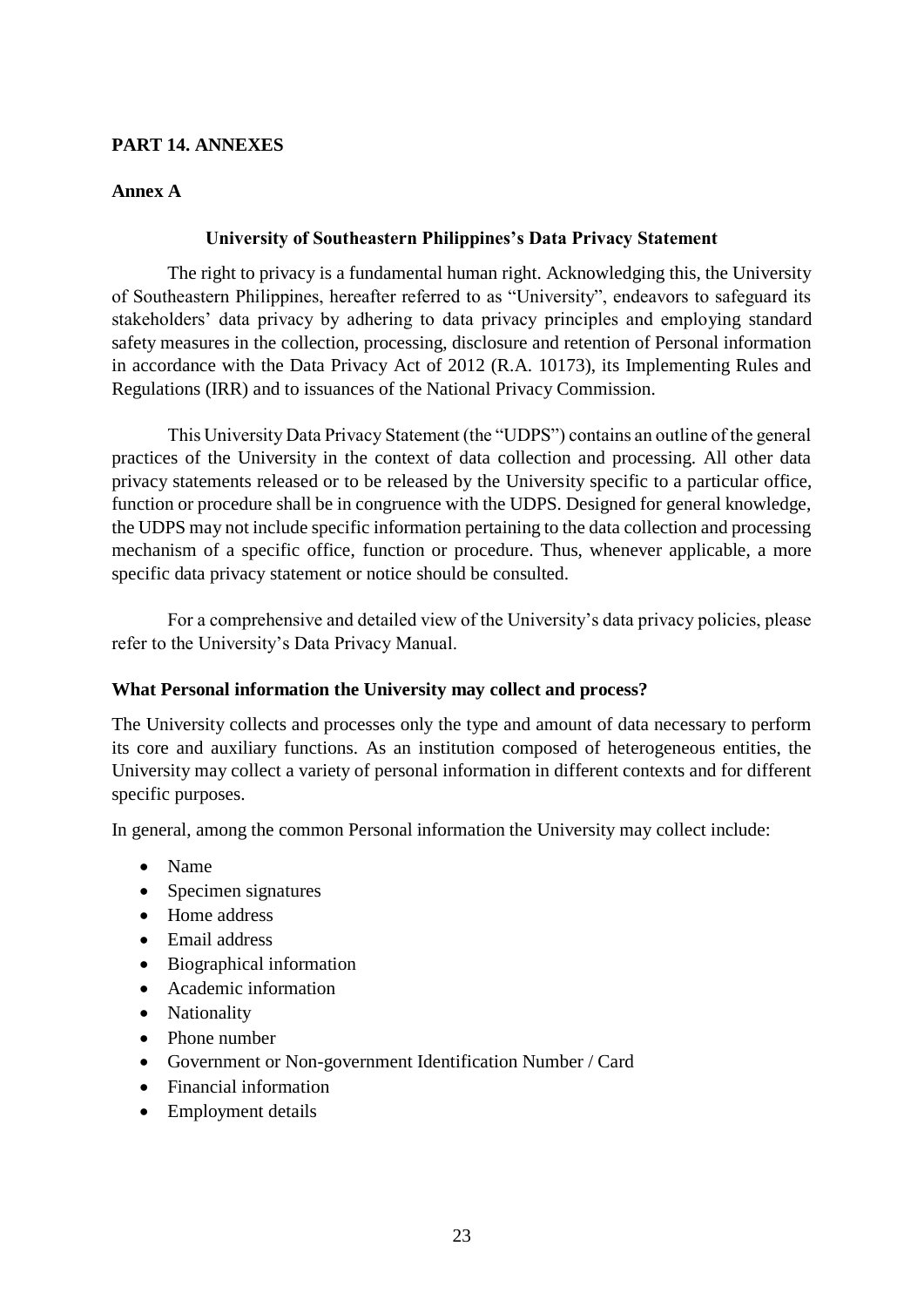- Images via CCTV and other similar recording devices
- Internet Protocol (IP) addresses
- Cookie session data

As a premiere research institution, the University may also collect sensitive personal information in the conduct of relevant researches and studies. For instance, a Universityaffiliated researcher may collect data pertaining to an individual's ethnic origin, political opinions or criminal history to achieve the objectives of a particular study.

All Personal information collection and processing can only be done when the University acquires the consent of the data subject, either explicitly or implicitly, after the latter has been informed of the nature and extent of data collection and processing.

# **Why does the University collect and process Personal information?**

The purpose of Personal information collection and processing may vary from one University procedure (e.g. student admission, visitor entry, human resource management, etc.) to another. However, the general principle governing the University's data collection process is legitimacy of purpose.

The University shall only collect and process data for legitimate purposes in consonance with its inherent functions and in compliance with legal requirements. These legitimate purposes may include, but may not be limited to, the following:

- To verify students' and employees' identity;
- To generate statistics and analytics useful for administrative decisions;
- To strengthen security measures and facilitate investigations of reported violations;
- To easily generate statutory reports;
- For employee and human resources management purposes (as may be required by applicable laws);
- For research purposes or endeavors contributing to the body of knowledge;
- To comply with legal or regulatory obligations;
- To establish, exercise or defend legal claims

## **How does the University share or disclose Personal information?**

Utmost care and due diligence are practiced by the University in handling Personal information. The University shall never share or disclose data to third-parties without prior consent from the data subjects. Whenever disclosure of data is necessary and permitted, the University conscientiously reviews the privacy and security policies of the authorized thirdparty service providers or external partners. The University may also be required to disclose data in compliance with legal or regulatory obligations.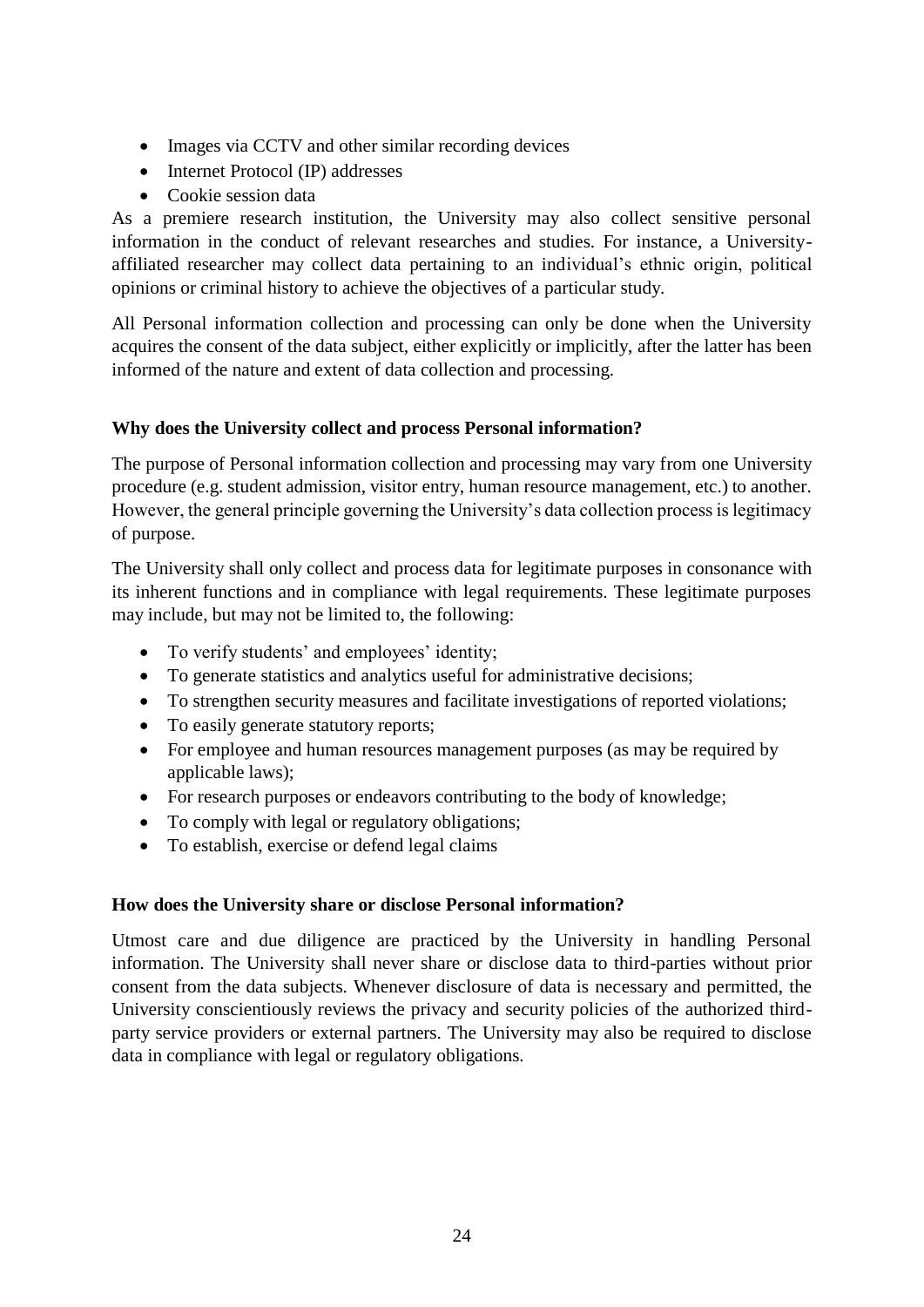Internal disclosure of Personal information from one unit to another within the University shall be subjected to an institutionalized standard data request procedure. This ensures that data is transmitted through official channels and shared for legitimate purposes.

Regardless of the context of data disclosure, the University shall always practice the principle of data minimization which means that only the minimum amount of data needed to serve a particular purpose is shared to the requesting entity.

## **How does the University protect Personal information?**

The University shall employ necessary or reasonable safeguards in the form of physical, technological, logical and administrative controls. Internal access to stored Personal information will be kept to a minimum number of authorized individuals and bounded by confidentiality agreements. These individuals are subjected to regular training for proper handling of information in accordance to the University's data privacy policies and other related laws, regulations or issuances.

## **How long does the University retain Personal information?**

Personal information are retained only for as long as necessary to serve its declared purpose or comply with regulatory and legal requirements. Depending on the nature of data and purpose it serves, the retention period could range from days (e.g. CCTV recording) to years (e.g. student academic information). Whenever retention becomes unnecessary, the University shall dispose the Personal information properly through a secure and confidential means.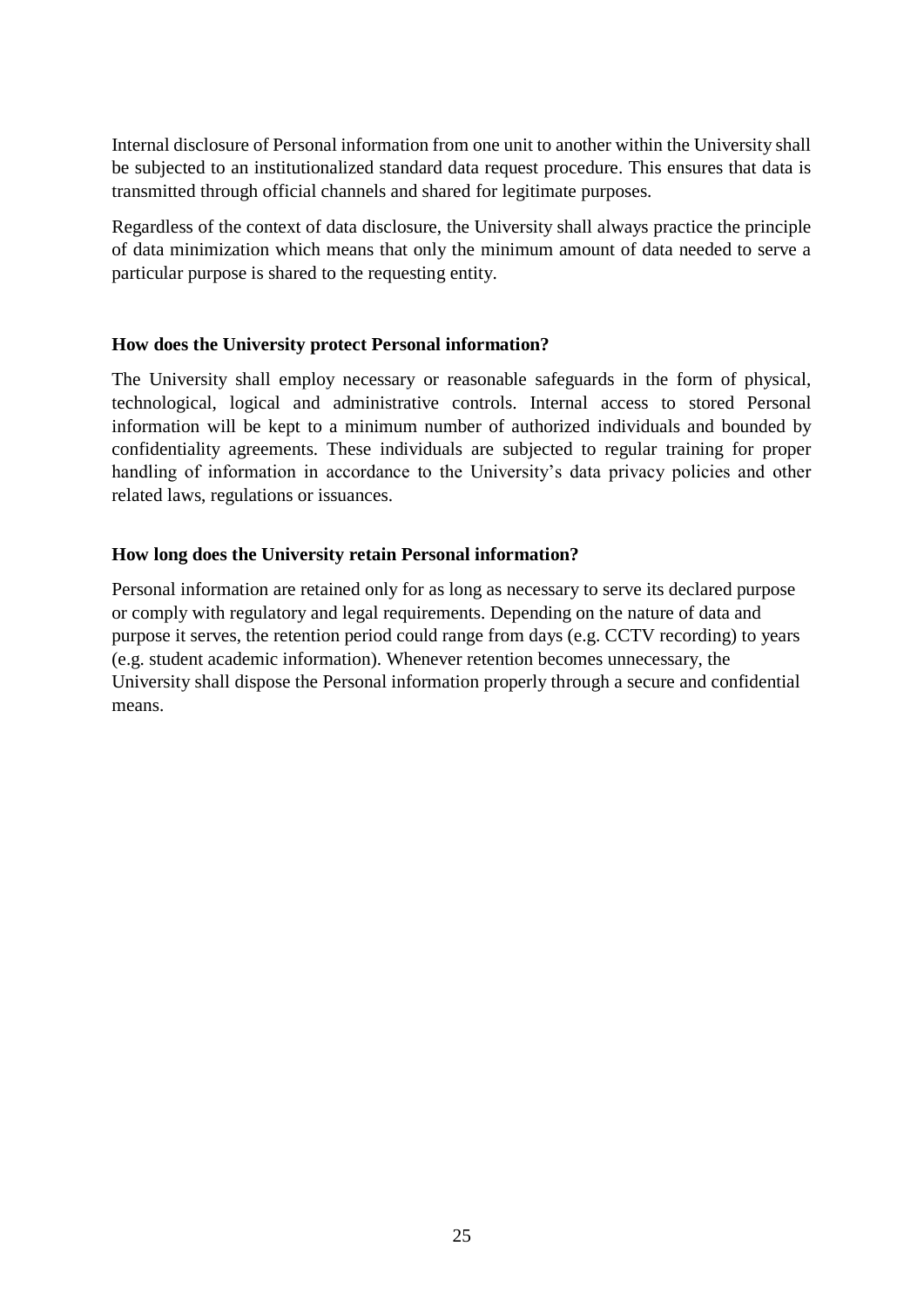## **Annex B**

## **CONSENT FORM**

I have read the University of Southeastern Philippines' Data Privacy Statement and hereby allow the University to collect, use, process and store my personal information through its official channels for legitimate purposes.

I affirm my fundamental right to privacy and my constitutional data privacy rights as stated in the Republic Act No. 10173 of the Philippines. This consent is hereby given on the guarantee that these rights shall be upheld at all times.

\_\_\_\_\_\_\_\_\_\_\_\_\_\_\_\_\_\_\_\_\_\_\_\_\_\_\_\_\_\_\_ Data Subject Signature over Printed Name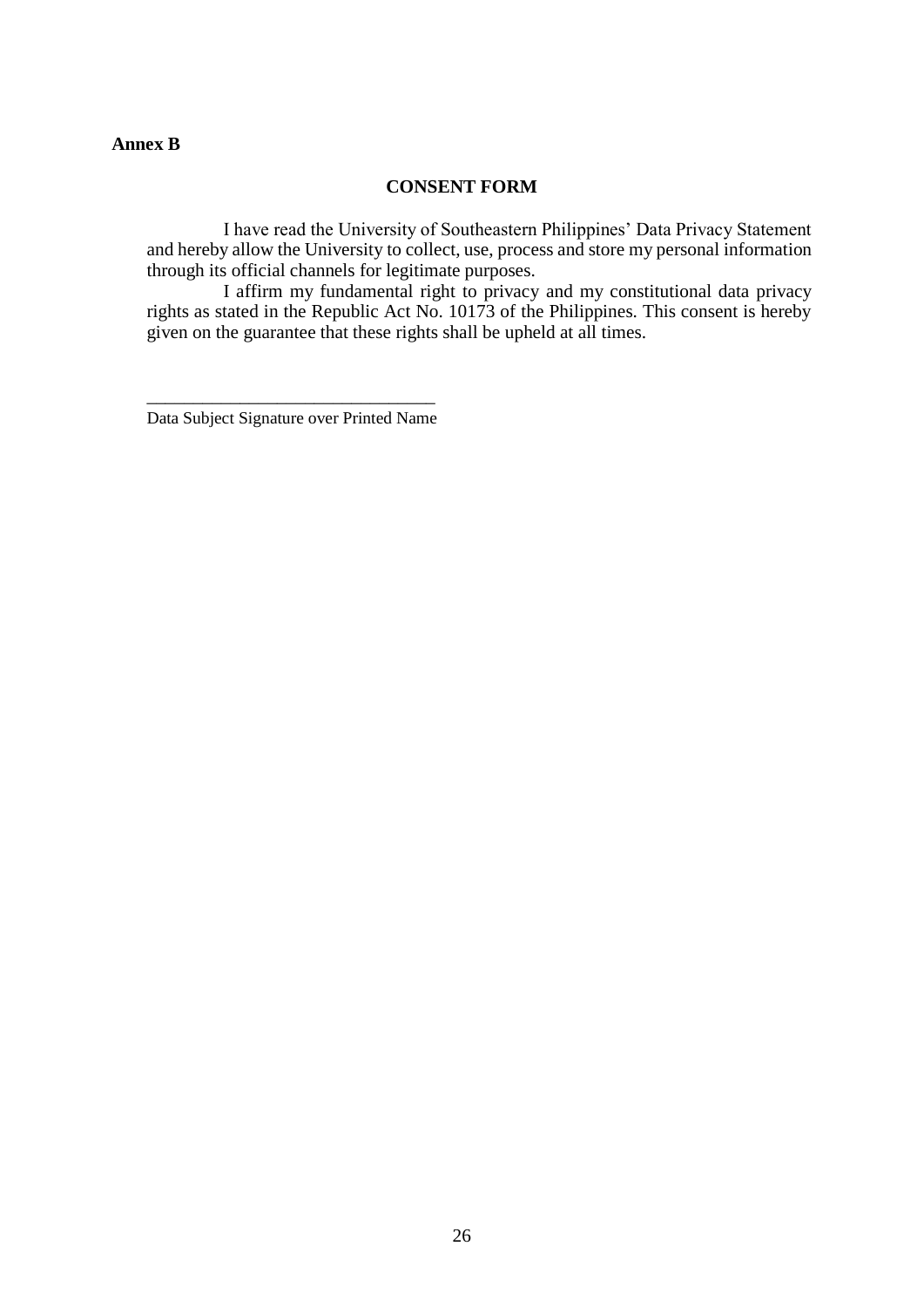**Annex C**

# **Data Security and Privacy Risk Management Matrix**

*Risk Rating = Probability x Impact*

# **I. Collection**

Quality Objective: To foresee all possible general risks inherent in the collection of Personal information and to identify the appropriate and reasonable preventive and mitigating measures that would address these risks.

| ID              | <b>RELATED RISKS</b>                                                    | <b>LIKELIHOOD</b> | <b>SEVERITY</b> | <b>RISK</b><br><b>FACTOR</b> | <b>CONTROLS/MITIGATION</b>                                                                                                                                                                                                                                                                                                                                                                                                                                                                                                                                                                                                                                                                                                                                                                                                                                                                                                                                                                                                                                                                                                                                                                                                                                |
|-----------------|-------------------------------------------------------------------------|-------------------|-----------------|------------------------------|-----------------------------------------------------------------------------------------------------------------------------------------------------------------------------------------------------------------------------------------------------------------------------------------------------------------------------------------------------------------------------------------------------------------------------------------------------------------------------------------------------------------------------------------------------------------------------------------------------------------------------------------------------------------------------------------------------------------------------------------------------------------------------------------------------------------------------------------------------------------------------------------------------------------------------------------------------------------------------------------------------------------------------------------------------------------------------------------------------------------------------------------------------------------------------------------------------------------------------------------------------------|
| CO <sub>1</sub> | Inaccuracy of<br>collected data<br>resulting from data<br>entry errors. | Low(1)            | Low(1)          |                              | <b>Preventive:</b><br>Implement data entry policies, automated and/or manual, to<br>lessen the possibility of data inaccuracy. This may include,<br>but not limited to, the following actions:<br>Incorporate automated mechanisms or algorithms<br>$\bullet$<br>that: force the encoder to review or confirm the<br>encoded data; and also check syntactical, formatting,<br>and data type mismatch errors.<br>Define a comprehensive and well-documented data<br>$\bullet$<br>collection policy and protocol that should include<br>provisions regarding general steps, automated or<br>manual, to perform to promote data accuracy. This<br>may include: review and confirmation.<br><b>Mitigating:</b><br>Implement a data privacy incident response procedure, as<br>specified in the official data privacy policy manual, to ensure<br>that timely and appropriate action is taken to contain and/or<br>mitigate the inherent adverse effects of the incident;<br>determine the person/s liable; and document the incident for<br>purposes of investigation and prevention of future incidents of<br>the same nature.<br>Specifically, this may entail the implementation of a data<br>rectification and deletion procedure that should involve the |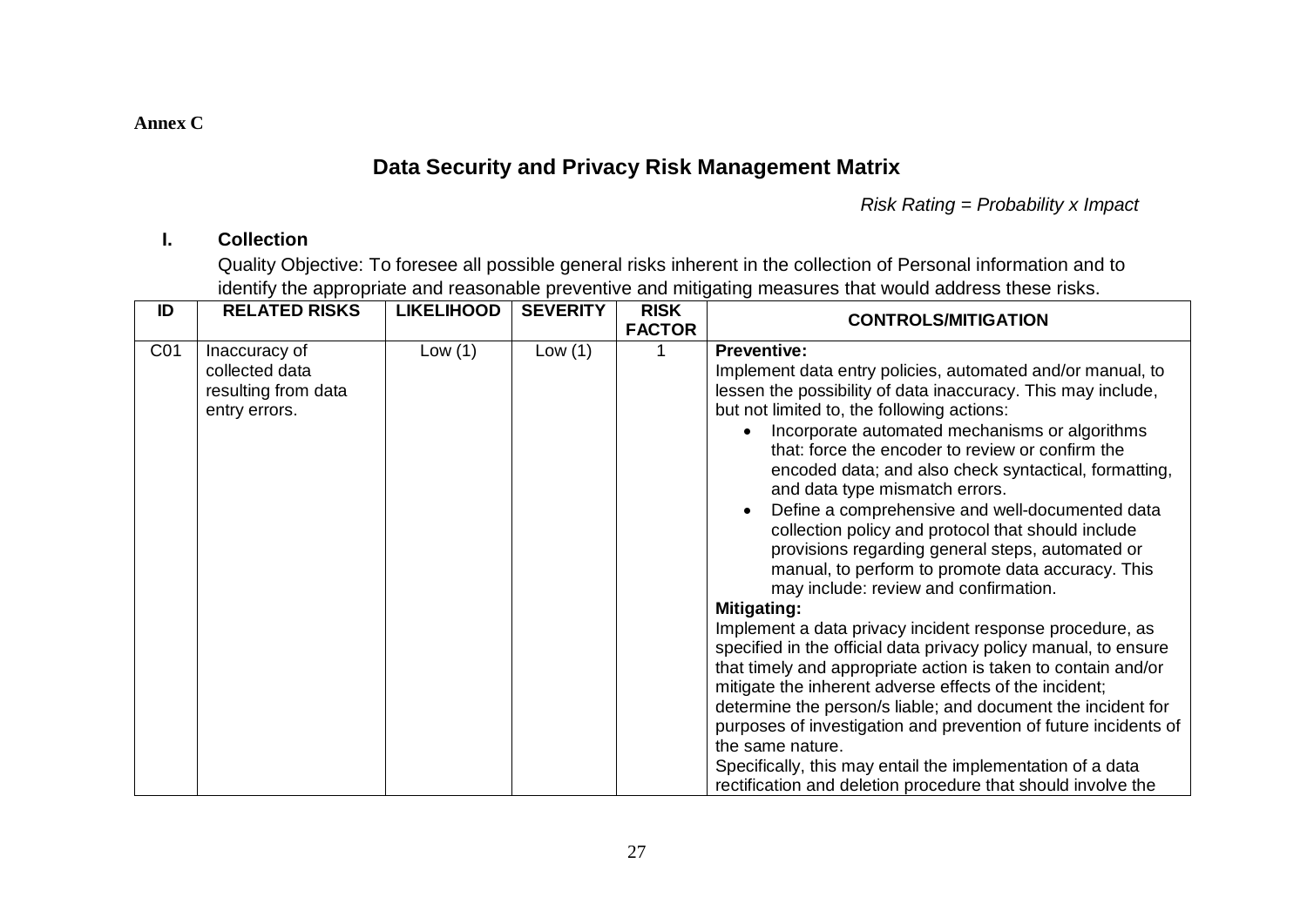|                 |                                                                                                                                                                                                                     |           |           |              | process owners, development team, data privacy team, and                                                                                                                                                                                                                                                                                                                                                                                                                                                                                                                                                                                                                                                                                                                                                                                                                                 |
|-----------------|---------------------------------------------------------------------------------------------------------------------------------------------------------------------------------------------------------------------|-----------|-----------|--------------|------------------------------------------------------------------------------------------------------------------------------------------------------------------------------------------------------------------------------------------------------------------------------------------------------------------------------------------------------------------------------------------------------------------------------------------------------------------------------------------------------------------------------------------------------------------------------------------------------------------------------------------------------------------------------------------------------------------------------------------------------------------------------------------------------------------------------------------------------------------------------------------|
|                 |                                                                                                                                                                                                                     |           |           |              | top management.                                                                                                                                                                                                                                                                                                                                                                                                                                                                                                                                                                                                                                                                                                                                                                                                                                                                          |
| C <sub>02</sub> | Collection of data from<br>the data subject<br>without the data<br>subject's explicit<br>consent.                                                                                                                   | Low $(1)$ | Low $(1)$ | 1            | <b>Preventive:</b><br>Specify clearly in the user agreement statement the data to<br>be collected and the manner by which they will be acquired.<br>A data privacy review team must regularly oversee and<br>supervise the data collection process through a set of<br>detective controls which may include or be a combination of:<br>process, human capital, physical, and/or technological<br>controls.<br><b>Mitigating:</b><br>Implement a data privacy incident response procedure, as<br>specified in the official data privacy policy manual, to ensure<br>that timely and appropriate action is taken to contain and/or<br>mitigate the inherent adverse effects of the incident;<br>determine the person/s liable; and document the incident for<br>purposes of investigation and prevention of future incidents of<br>the same nature.                                        |
| C <sub>03</sub> | Use of Internet or<br>local network cookies<br>without prior consent<br>to collect relevant<br>online information<br>pertaining to the data<br>subject; and/or<br>monitor the data<br>subject's online<br>activity. | Low $(1)$ | Low $(1)$ | $\mathbf{1}$ | <b>Preventive:</b><br>Establish a quality assurance and code review team, as<br>specified in the official data privacy policy manual, to oversee<br>the development and review the source code of official<br>University websites and applications and, coordinate with the<br>data privacy review team for determining parts and functions<br>that concern an individual's rights to privacy and the steps to<br>perform to uphold these rights.<br><b>Mitigating:</b><br>Implement a data privacy incident response procedure, as<br>specified in the official data privacy policy manual, to ensure<br>that timely and appropriate action is taken to contain and/or<br>mitigate the inherent adverse effects of the incident;<br>determine the person/s liable; and document the incident for<br>purposes of investigation and prevention of future incidents of<br>the same nature. |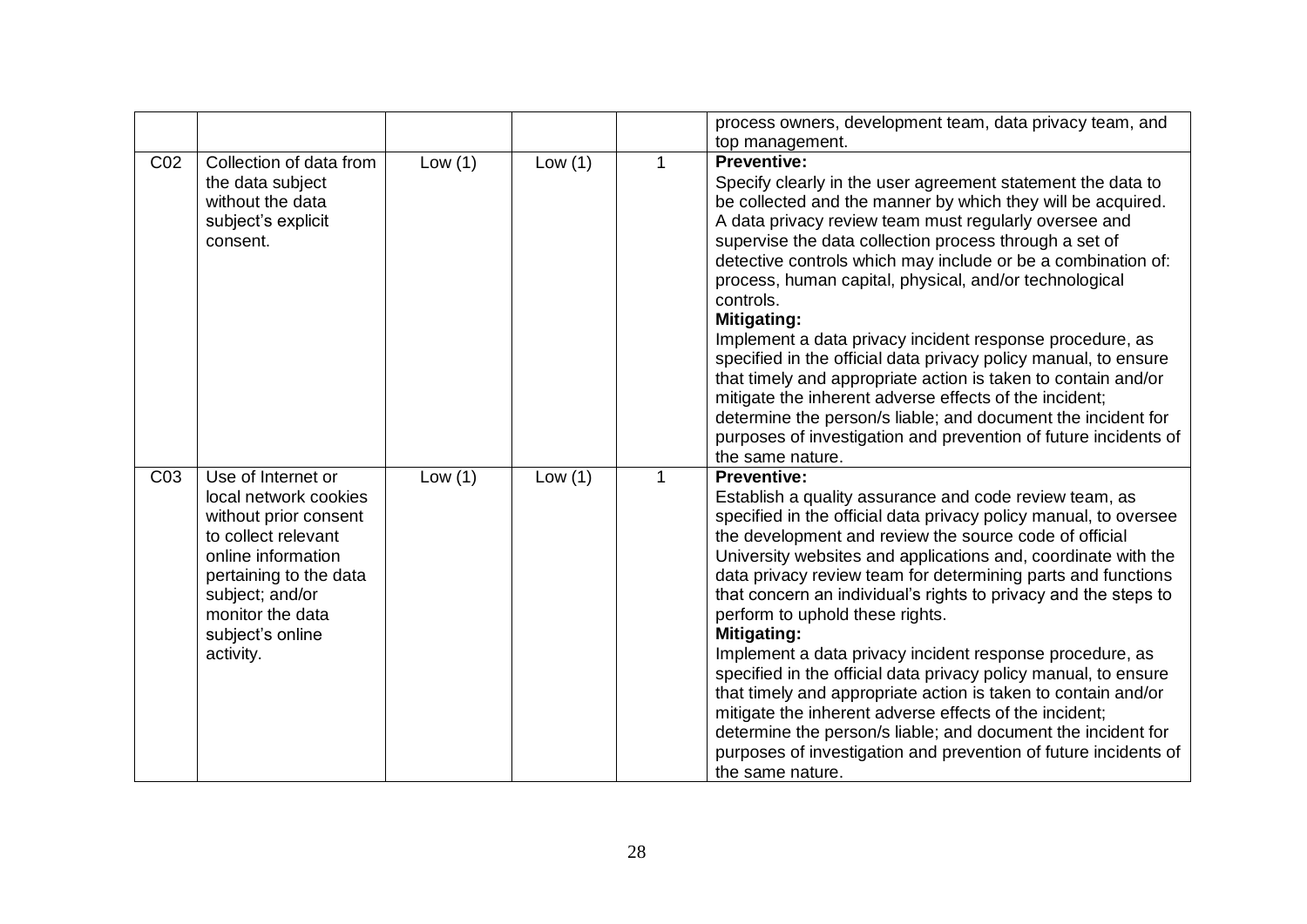| CO <sub>4</sub> | Inadvertent public           | Low $(1)$  | High(3) | 3 | <b>Preventive:</b>                                              |
|-----------------|------------------------------|------------|---------|---|-----------------------------------------------------------------|
|                 | disclosure of sensitive      |            |         |   | Define a comprehensive and well-documented data collection      |
|                 | Personal information         |            |         |   | policy and protocol that should include provisions regarding    |
|                 | during data collection.      |            |         |   | the required setting, context, mechanisms, and conditions       |
|                 |                              |            |         |   | that should be present in order for the collection of sensitive |
|                 |                              |            |         |   | Personal information to commence without compromising the       |
|                 |                              |            |         |   | individual's right to privacy.                                  |
|                 |                              |            |         |   | A data privacy review team must be established to regularly     |
|                 |                              |            |         |   | oversee and audit the implementation of these policies.         |
|                 |                              |            |         |   | <b>Mitigating:</b>                                              |
|                 |                              |            |         |   | Implement a data privacy incident response procedure, as        |
|                 |                              |            |         |   | specified in the official data privacy policy manual, to ensure |
|                 |                              |            |         |   | that timely and appropriate action is taken to contain and/or   |
|                 |                              |            |         |   | mitigate the inherent adverse effects of the incident;          |
|                 |                              |            |         |   | determine the person/s liable; and document the incident for    |
|                 |                              |            |         |   | purposes of investigation and prevention of future incidents of |
|                 |                              |            |         |   | the same nature.                                                |
| CO <sub>5</sub> | Unauthorized                 | Medium (2) | High(3) | 6 | <b>Preventive:</b>                                              |
|                 | collection of data           |            |         |   | Define a comprehensive and well-documented data collection      |
|                 | subject data by an           |            |         |   | policy and protocol that should include provisions regarding    |
|                 | unauthorized system          |            |         |   | process ownership, access rights and user privileges for each   |
|                 | and/or personnel,            |            |         |   | legitimate University applications and processes.               |
|                 | internal or external to      |            |         |   | A data privacy review team must be established to regularly     |
|                 | the institution.             |            |         |   | audit the implementation of these policies and oversee the      |
|                 | Specifically, this may       |            |         |   | data collection process through a set of detective controls     |
|                 | include but not limited      |            |         |   | which may include or be a combination of: process, human        |
|                 | to the following             |            |         |   | capital, physical, and/or technological controls.               |
|                 | actions:                     |            |         |   | <b>Mitigating:</b>                                              |
|                 | Data collection<br>$\bullet$ |            |         |   | Implement a data privacy incident response procedure, as        |
|                 | caused by a                  |            |         |   | specified in the official data privacy policy manual, to ensure |
|                 | system                       |            |         |   | that timely and appropriate action is taken to contain and/or   |
|                 | breach.                      |            |         |   | mitigate the inherent adverse effects of the incident;          |
|                 | Data collection<br>$\bullet$ |            |         |   | determine the person/s liable; and document the incident for    |
|                 | induced by                   |            |         |   | purposes of investigation and prevention of future incidents of |
|                 |                              |            |         |   | the same nature.                                                |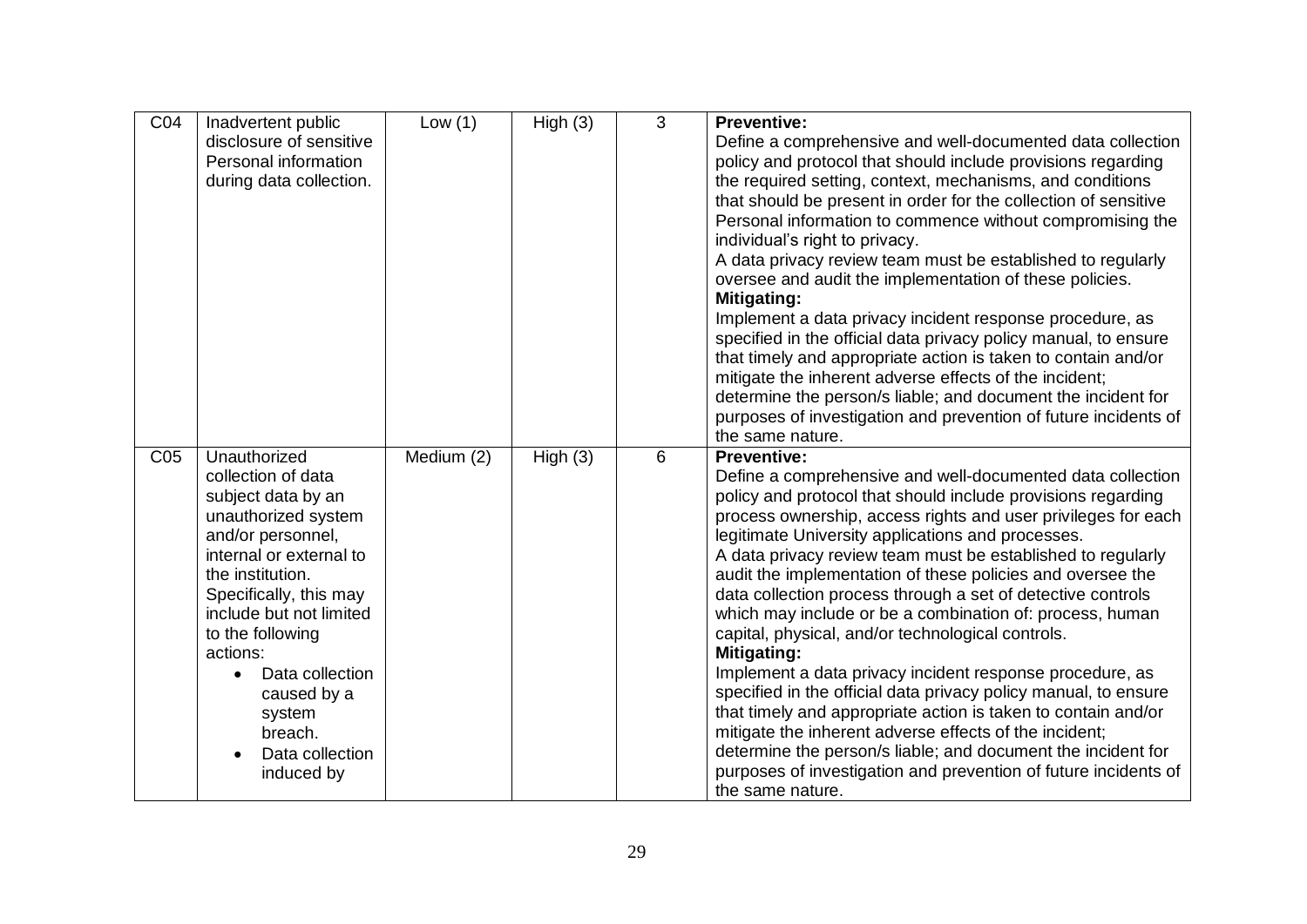| malicious<br>software.<br>Unintentional<br>$\bullet$<br>collection of<br>data by<br>unauthorized<br>personnel due<br>to system<br>glitch, lack of<br>personnel<br>training, and/or<br>personnel<br>incompetence.<br>Intentional<br>$\bullet$<br>data collection<br>by<br>unauthorized<br>personnel with<br>or without<br>malicious<br>intent.<br>Unintentional<br>$\bullet$<br>and<br>unauthorized<br>data collection<br>by a legitimate<br>University<br>application due |  |  |  |  |
|---------------------------------------------------------------------------------------------------------------------------------------------------------------------------------------------------------------------------------------------------------------------------------------------------------------------------------------------------------------------------------------------------------------------------------------------------------------------------|--|--|--|--|
| to system<br>integration and                                                                                                                                                                                                                                                                                                                                                                                                                                              |  |  |  |  |
| scope issues.                                                                                                                                                                                                                                                                                                                                                                                                                                                             |  |  |  |  |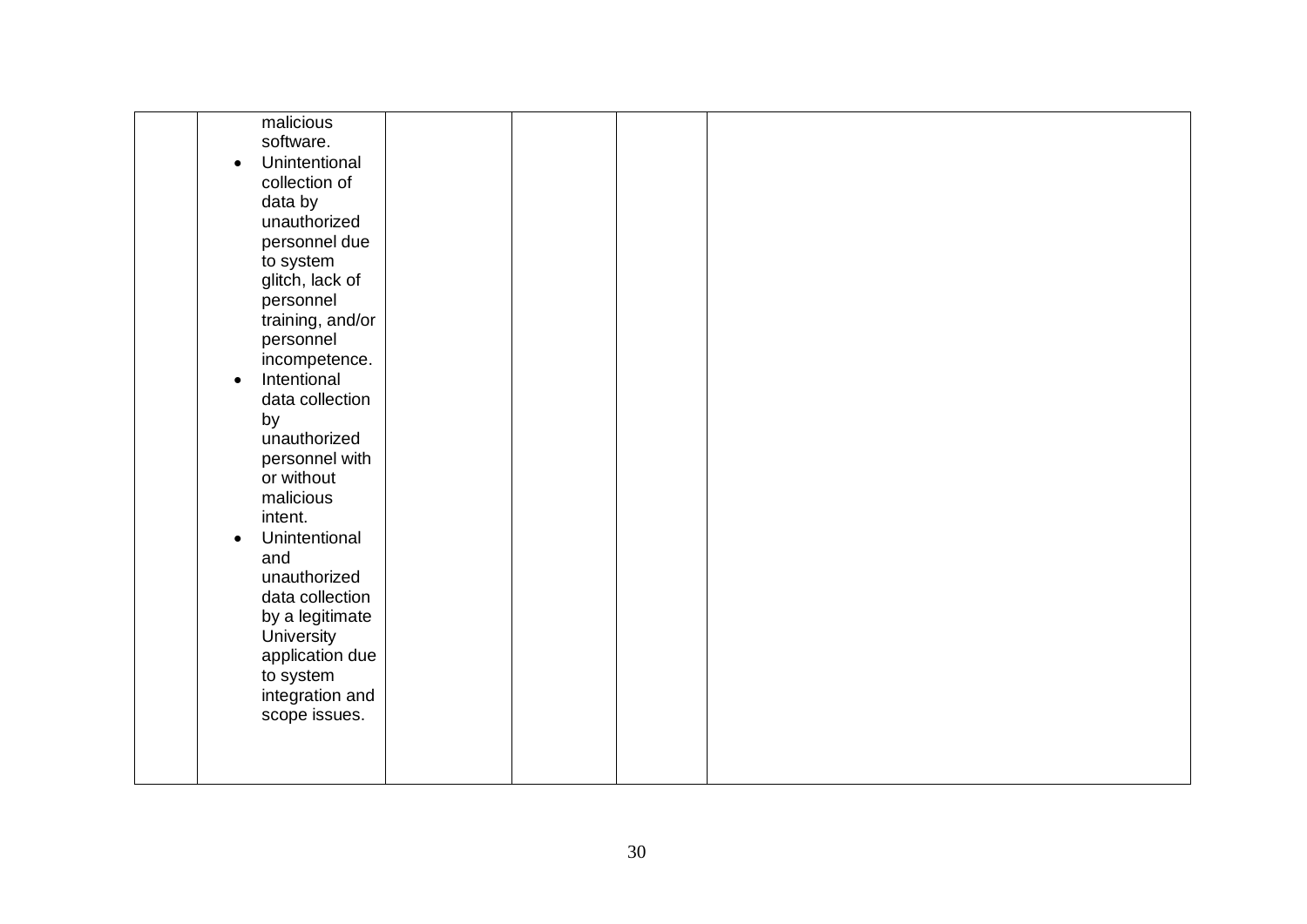| CO6 | Force majeure and<br>other emergency | Low $(1)$ | Medium (2) | <b>Preventive:</b><br>Define institutionalized contingency plans and emergency |
|-----|--------------------------------------|-----------|------------|--------------------------------------------------------------------------------|
|     | events beyond the                    |           |            | protocols in coordination with the university's general                        |
|     | control of the                       |           |            | services unit.                                                                 |
|     | University disable the               |           |            | Mitigating:                                                                    |
|     | collection of data                   |           |            | Implement a data privacy incident response procedure, as                       |
|     | through automated                    |           |            | specified in the official data privacy policy manual, to ensure                |
|     | and/or manual means.                 |           |            | that timely and appropriate action is taken to contain and/or                  |
|     |                                      |           |            | mitigate the inherent adverse effects of the incident;                         |
|     |                                      |           |            | determine the person/s liable; and document the incident for                   |
|     |                                      |           |            | purposes of investigation and prevention of future incidents of                |
|     |                                      |           |            | the same nature.                                                               |

# **II. Use**

Quality objective: To foresee all possible general risks inherent in the use of Personal information and to identify the appropriate and reasonable preventive and mitigating measures that would address these risks.

| ID              | <b>RELATED RISKS</b>                                                                                      | <b>LIKELIHOOD</b> | <b>SEVERITY</b> | <b>RISK</b><br><b>FACTOR</b> | <b>CONTROLS/MITIGATION</b>                                                                                                                                                                                                                                                                                                                                                                                                                                                                                                                                                                                                                                                                                                                         |
|-----------------|-----------------------------------------------------------------------------------------------------------|-------------------|-----------------|------------------------------|----------------------------------------------------------------------------------------------------------------------------------------------------------------------------------------------------------------------------------------------------------------------------------------------------------------------------------------------------------------------------------------------------------------------------------------------------------------------------------------------------------------------------------------------------------------------------------------------------------------------------------------------------------------------------------------------------------------------------------------------------|
| U <sub>01</sub> | Processing of collected data<br>for purposes not explicitly<br>stated in the user agreement<br>statement. | Low $(1)$         | Medium (2)      | $\mathcal{P}$                | <b>Preventive:</b><br>Specify clearly in the user agreement statement the<br>scope and extent to which the collected data will be<br>reasonably used; and, establish a data privacy<br>review team that regularly oversee and supervise<br>the processing of data through a set of detective<br>controls which may include or be a combination of:<br>process, human capital, physical, and/or<br>technological controls.<br><b>Mitigating:</b><br>Implement a data privacy incident response<br>procedure, as specified in the official data privacy<br>policy manual, to ensure that timely and<br>appropriate action is taken to contain and/or<br>mitigate the inherent adverse effects of the<br>incident; determine the person/s liable; and |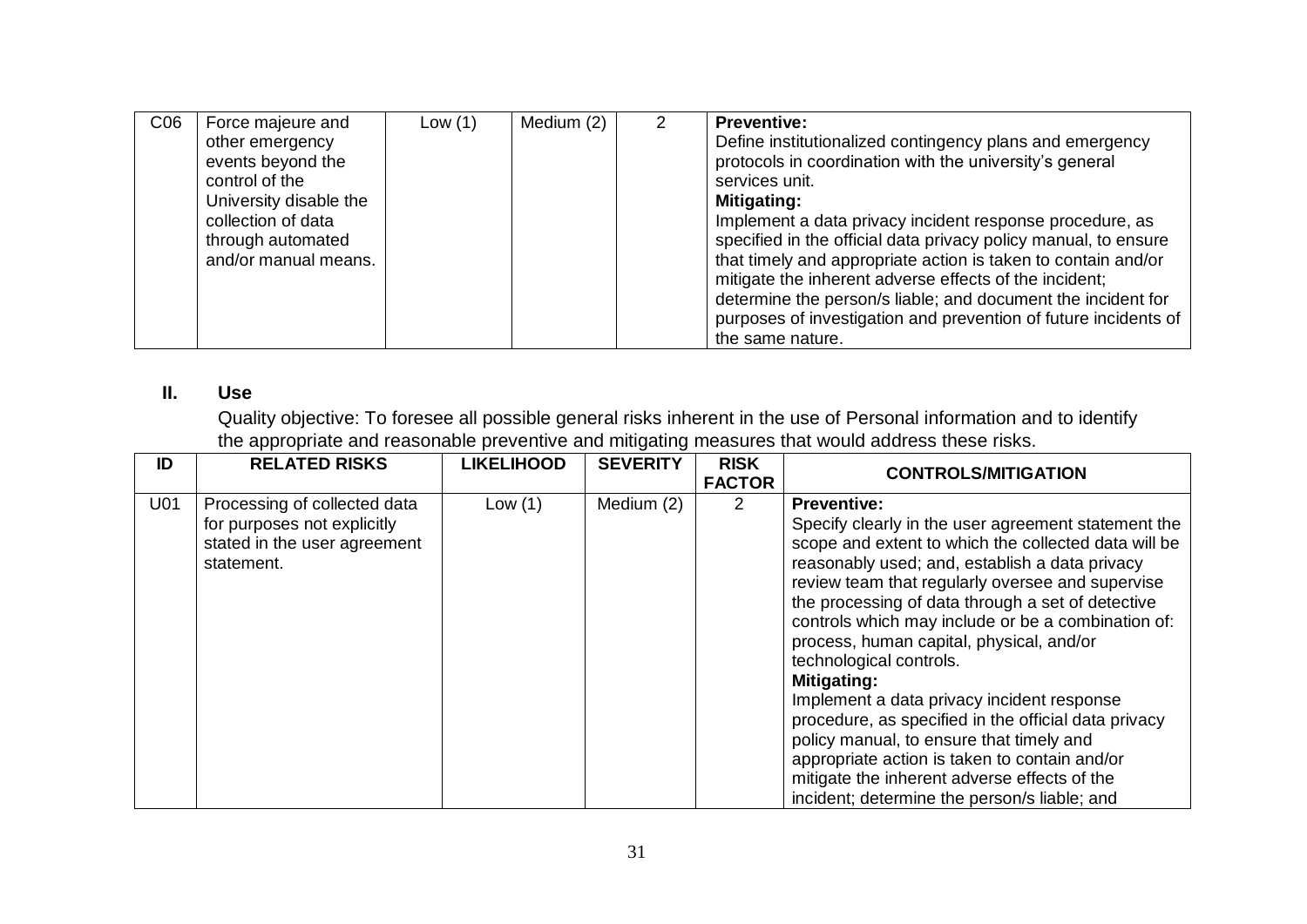|     |                                                                                                                                              |            |         |   | document the incident for purposes of investigation<br>and prevention of future incidents of the same<br>nature.                                                                                                                                                                                                                                                                                                                                                                                                                                                                                                                                                                                                                                                                                                                                                                                                                                                                                                    |
|-----|----------------------------------------------------------------------------------------------------------------------------------------------|------------|---------|---|---------------------------------------------------------------------------------------------------------------------------------------------------------------------------------------------------------------------------------------------------------------------------------------------------------------------------------------------------------------------------------------------------------------------------------------------------------------------------------------------------------------------------------------------------------------------------------------------------------------------------------------------------------------------------------------------------------------------------------------------------------------------------------------------------------------------------------------------------------------------------------------------------------------------------------------------------------------------------------------------------------------------|
| U02 | Unauthorized processing of<br>data subject data by an<br>unauthorized system and/or<br>personnel internal or external<br>to the institution. | Medium (2) | High(3) | 6 | <b>Preventive:</b><br>Define a comprehensive and well-documented<br>acceptable data use policy that should include<br>provisions regarding process ownership, access<br>rights and user privileges for each legitimate<br>University applications and processes.<br>A data privacy review team must be established to<br>regularly oversee and supervise the processing of<br>data through a set of detective controls which may<br>include or be a combination of: process, human<br>capital, physical, and/or technological controls.<br><b>Mitigating:</b><br>Implement a data privacy incident response<br>procedure, as specified in the official data privacy<br>policy manual, to ensure that timely and<br>appropriate action is taken to contain and/or<br>mitigate the inherent adverse effects of the<br>incident; determine the person/s liable; and<br>document the incident for purposes of investigation<br>and prevention of future incidents of the same<br>nature.<br>(Trail audits, system logs) |
| U03 | Use of personal and/or<br>sensitive information with<br>malicious intent.                                                                    | Medium (2) | High(3) | 6 | Preventive:<br>Define a comprehensive and well-documented<br>acceptable data use policy that should include<br>provisions regarding the practice of due diligence<br>when dealing with personal information.<br>A data privacy review team must be established to<br>regularly oversee and supervise the processing of<br>data through a set of detective controls which may<br>include or be a combination of: process, human<br>capital, physical, and/or technological controls.                                                                                                                                                                                                                                                                                                                                                                                                                                                                                                                                 |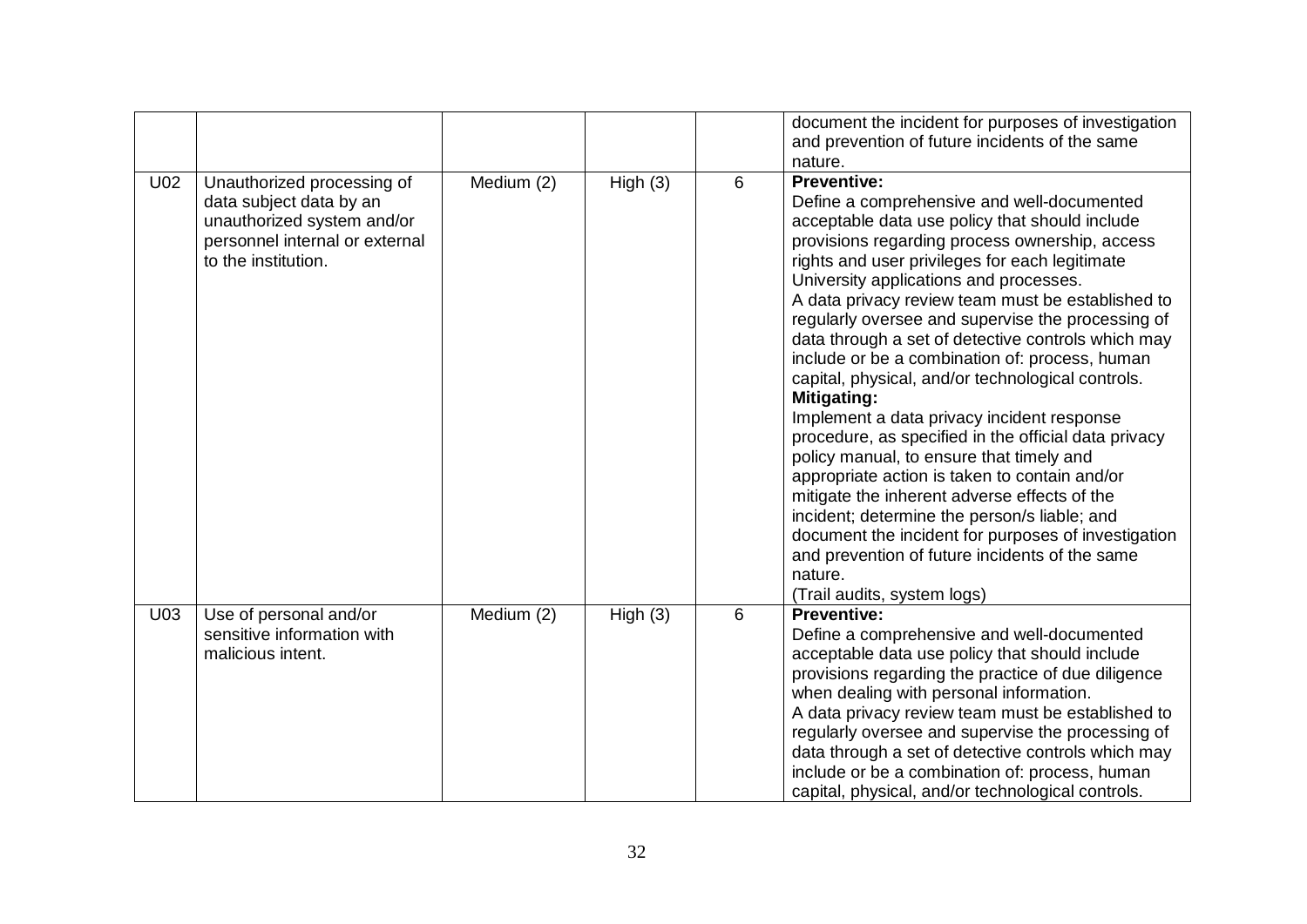|                 |                                                                                                                                                                                            |        |            |   | Mitigating:<br>Implement a data privacy incident response<br>procedure, as specified in the official data privacy<br>policy manual, to ensure that timely and<br>appropriate action is taken to contain and/or<br>mitigate the inherent adverse effects of the<br>incident; determine the person/s liable; and<br>document the incident for purposes of investigation<br>and prevention of future incidents of the same<br>nature.                                                                                                                                                                              |
|-----------------|--------------------------------------------------------------------------------------------------------------------------------------------------------------------------------------------|--------|------------|---|-----------------------------------------------------------------------------------------------------------------------------------------------------------------------------------------------------------------------------------------------------------------------------------------------------------------------------------------------------------------------------------------------------------------------------------------------------------------------------------------------------------------------------------------------------------------------------------------------------------------|
| U <sub>04</sub> | Improper or incompetent use<br>of the data processing system<br>by qualified personnel that<br>compromised the availability,<br>integrity, and confidentiality of<br>Personal information. | Low(1) | Medium (2) | 2 | <b>Preventive:</b><br>Institutionalize the regular conduct of personnel<br>trainings, creation of user manuals, and the<br>establishment of a technical support facility.<br>Mitigating:<br>Implement a data privacy incident response<br>procedure, as specified in the official data privacy<br>policy manual, to ensure that timely and<br>appropriate action is taken to contain and/or<br>mitigate the inherent adverse effects of the<br>incident; determine the person/s liable; and<br>document the incident for purposes of investigation<br>and prevention of future incidents of the same<br>nature. |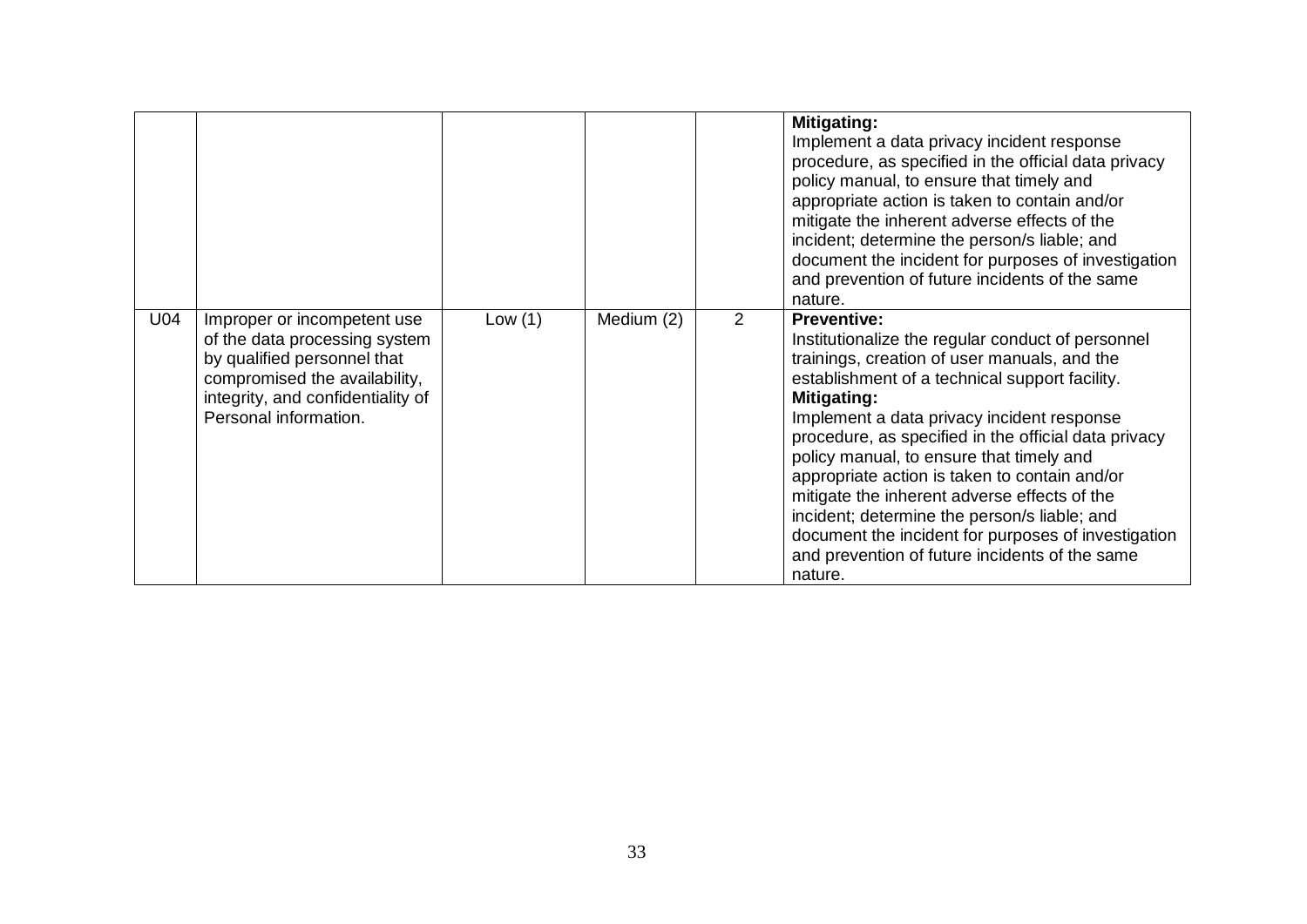# III. **Retention**

Quality Objective: To foresee all possible general risks inherent in the retention of Personal information and to identify the appropriate and reasonable preventive and mitigating measures that would address these risks.

| ID         | <b>RELATED RISKS</b>                                                                              | <b>LIKELIHOOD</b> | <b>SEVERITY</b> | <b>RISK</b><br><b>FACTOR</b> | <b>CONTROLS/MITIGATION</b>                                                                                                                                                                                                                                                                                                                                                                                                                                                                                                                                                 |
|------------|---------------------------------------------------------------------------------------------------|-------------------|-----------------|------------------------------|----------------------------------------------------------------------------------------------------------------------------------------------------------------------------------------------------------------------------------------------------------------------------------------------------------------------------------------------------------------------------------------------------------------------------------------------------------------------------------------------------------------------------------------------------------------------------|
| <b>R01</b> | Storage and retention of<br>Personal information<br>irrelevant to the institution's<br>functions. | Low $(1)$         | Medium (2)      | 2                            | <b>Preventive:</b><br>Define a comprehensive and well-documented data<br>retention policy that should include the following<br>provisions:<br>Coordination of process owners, users,<br>development team, top management, and<br>the data privacy review team to determine<br>reasonable data to collect and store for a<br>given process or application.<br>Regular monitoring and overseeing of<br>retained data through a set of detective<br>controls which may include or be a<br>combination of: process, human capital,<br>physical, and/or technological controls. |
|            |                                                                                                   |                   |                 |                              | <b>Mitigating:</b><br>Implement a data privacy incident response<br>procedure, as specified in the official data privacy<br>policy manual, to ensure that timely and<br>appropriate action is taken to contain and/or<br>mitigate the inherent adverse effects of the<br>incident; determine the person/s liable; and<br>document the incident for purposes of investigation<br>and prevention of future incidents of the same<br>nature.                                                                                                                                  |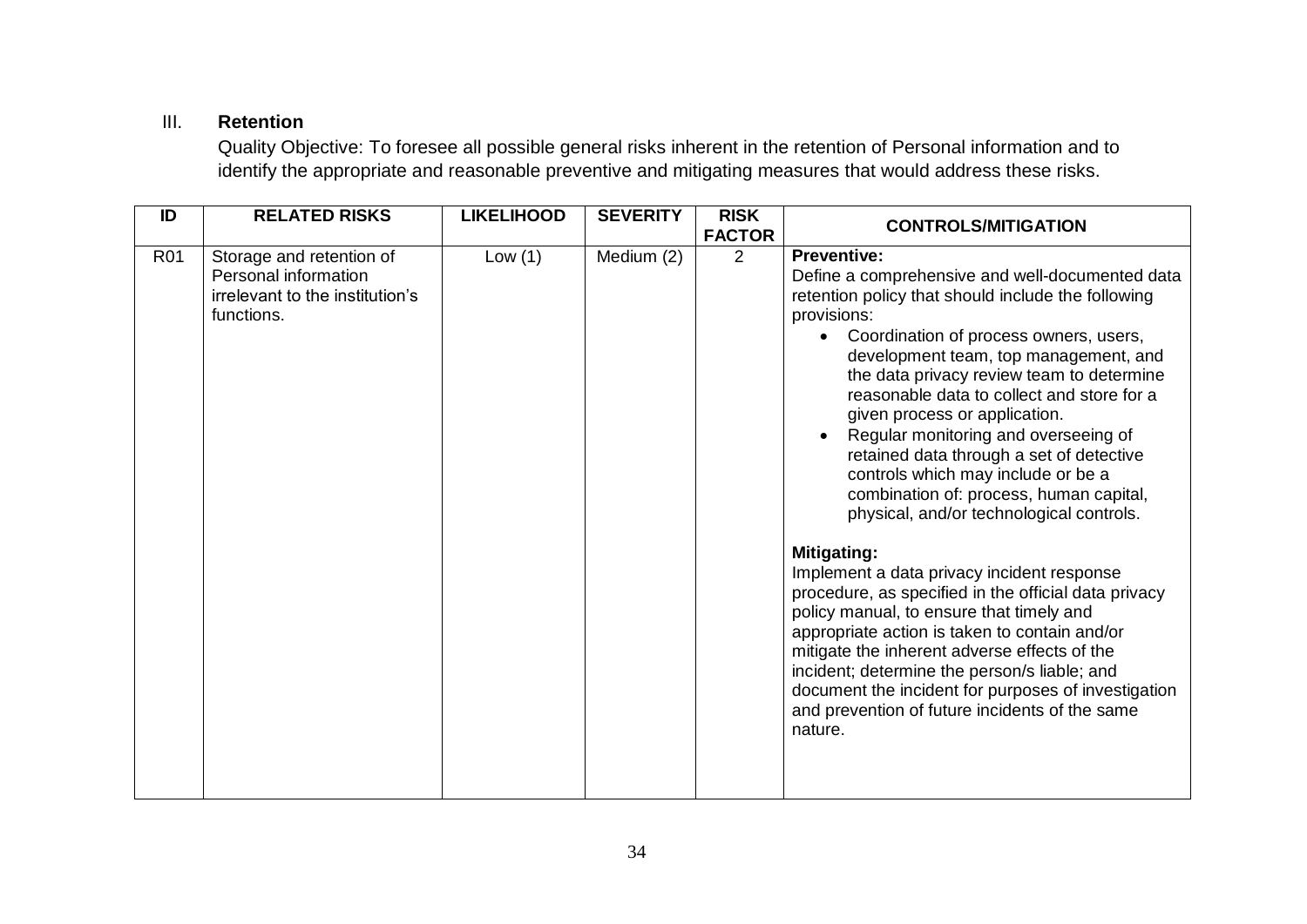| R <sub>02</sub> | Retained data are inaccurate | Medium (2) | Medium (2) | 4 | <b>Preventive:</b>                                                                                    |
|-----------------|------------------------------|------------|------------|---|-------------------------------------------------------------------------------------------------------|
|                 | and outdated.                |            |            |   | Define a comprehensive and well-documented data                                                       |
|                 |                              |            |            |   | retention policy that should include, but may not be                                                  |
|                 |                              |            |            |   | limited to, the following provisions:                                                                 |
|                 |                              |            |            |   | Coordination of development, quality                                                                  |
|                 |                              |            |            |   | assurance, and data privacy review teams                                                              |
|                 |                              |            |            |   | to ensure that controls and measures are in                                                           |
|                 |                              |            |            |   | place to guarantee the accuracy and                                                                   |
|                 |                              |            |            |   | currency of retained data especially in                                                               |
|                 |                              |            |            |   | systems involving a centralized database.                                                             |
|                 |                              |            |            |   | Regular monitoring and overseeing of                                                                  |
|                 |                              |            |            |   | retained data through a set of detective<br>controls which may include or be a                        |
|                 |                              |            |            |   | combination of: process, human capital,                                                               |
|                 |                              |            |            |   | physical, and/or technological controls.                                                              |
|                 |                              |            |            |   |                                                                                                       |
|                 |                              |            |            |   | Mitigating:                                                                                           |
|                 |                              |            |            |   | Implement a data privacy incident response                                                            |
|                 |                              |            |            |   | procedure, as specified in the official data privacy                                                  |
|                 |                              |            |            |   | policy manual, to ensure that timely and                                                              |
|                 |                              |            |            |   | appropriate action is taken to contain and/or                                                         |
|                 |                              |            |            |   | mitigate the inherent adverse effects of the                                                          |
|                 |                              |            |            |   | incident; determine the person/s liable; and                                                          |
|                 |                              |            |            |   | document the incident for purposes of investigation<br>and prevention of future incidents of the same |
|                 |                              |            |            |   | nature. Specifically, This may entail the                                                             |
|                 |                              |            |            |   | implementation of a data rectification and deletion                                                   |
|                 |                              |            |            |   | procedure that should involve the process owners,                                                     |
|                 |                              |            |            |   | development team, data privacy team, and top                                                          |
|                 |                              |            |            |   | management.                                                                                           |
| R <sub>03</sub> | Retained data are modified   | Low $(1)$  | Medium (2) | 2 | <b>Preventive:</b>                                                                                    |
|                 | by different users who have  |            |            |   | Define a comprehensive and well-documented                                                            |
|                 | access privileges.           |            |            |   | acceptable data use policy that should include                                                        |
|                 |                              |            |            |   | provisions regarding process ownership, access                                                        |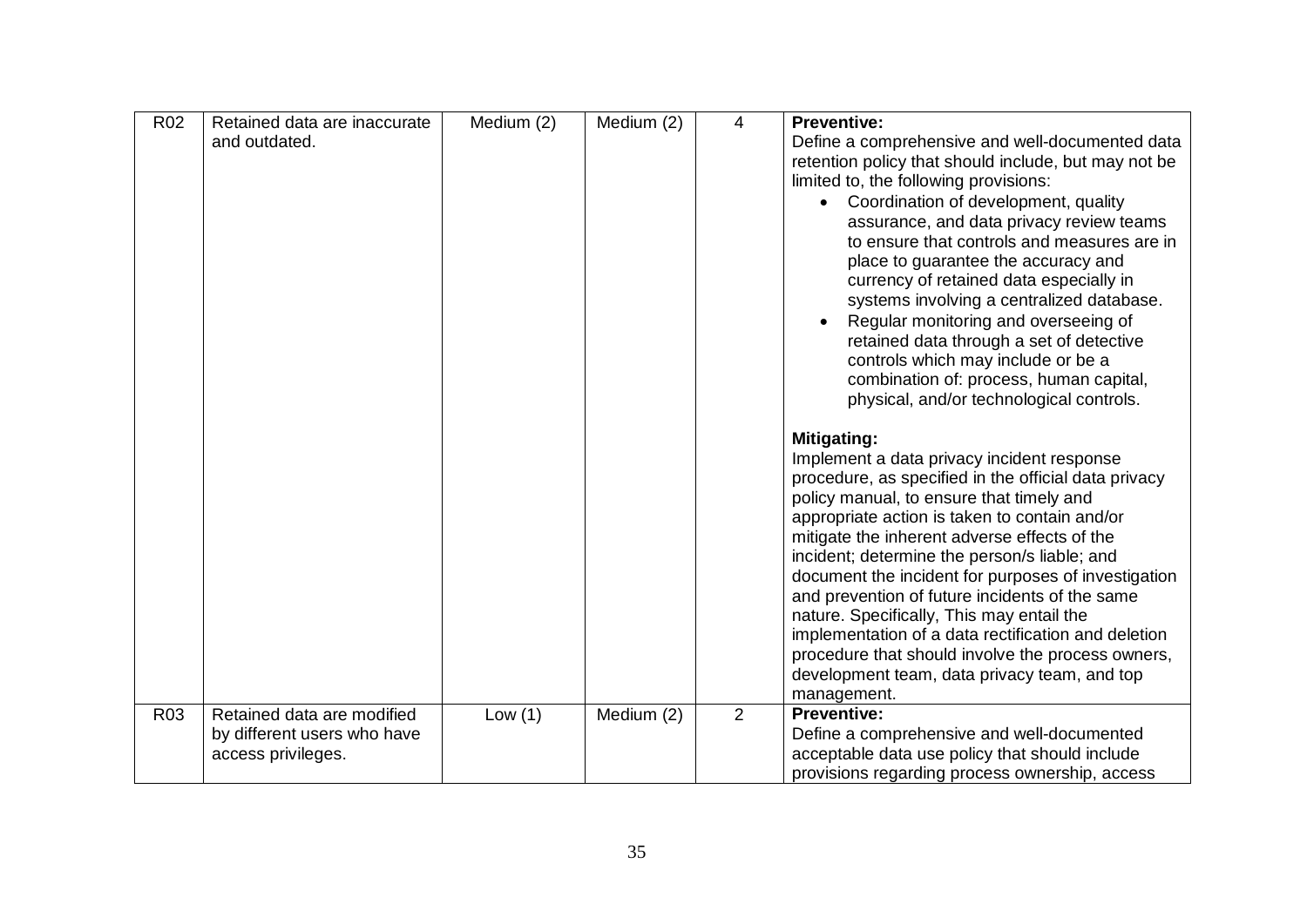|            |                                                                                                                         |           |                 |   | rights and user privileges for each legitimate<br>University applications and processes.<br>A data privacy review team must regularly oversee<br>and audit the implementation of these policies.<br><b>Mitigating:</b><br>Implement a data privacy incident response<br>procedure, as specified in the official data privacy<br>policy manual, to ensure that timely and<br>appropriate action is taken to contain and/or<br>mitigate the inherent adverse effects of the<br>incident; determine the person/s liable; and<br>document the incident for purposes of investigation<br>and prevention of future incidents of the same<br>nature.<br>(Regular trail audits)                                                                                                                                            |
|------------|-------------------------------------------------------------------------------------------------------------------------|-----------|-----------------|---|--------------------------------------------------------------------------------------------------------------------------------------------------------------------------------------------------------------------------------------------------------------------------------------------------------------------------------------------------------------------------------------------------------------------------------------------------------------------------------------------------------------------------------------------------------------------------------------------------------------------------------------------------------------------------------------------------------------------------------------------------------------------------------------------------------------------|
| <b>R04</b> | Irrelevant, redundant,<br>outdated, or unnecessary<br>data hogs space in the<br>institution's data storage<br>facility. | Low $(1)$ | $M$ edium $(2)$ | 2 | <b>Preventive:</b><br>Define a comprehensive and well-documented data<br>retention policy that should include the following<br>provisions:<br>Coordination of development, quality<br>$\bullet$<br>assurance, and data privacy review teams<br>to ensure that controls and measures are in<br>place to guarantee the accuracy and<br>currency of retained data especially in<br>systems involving a centralized database.<br>Regular monitoring and overseeing of<br>retained data through a set of detective<br>controls which may include or be a<br>combination of: process, human capital,<br>physical, and/or technological controls.<br><b>Mitigating:</b><br>Implement a data privacy incident response<br>procedure, as specified in the official data privacy<br>policy manual, to ensure that timely and |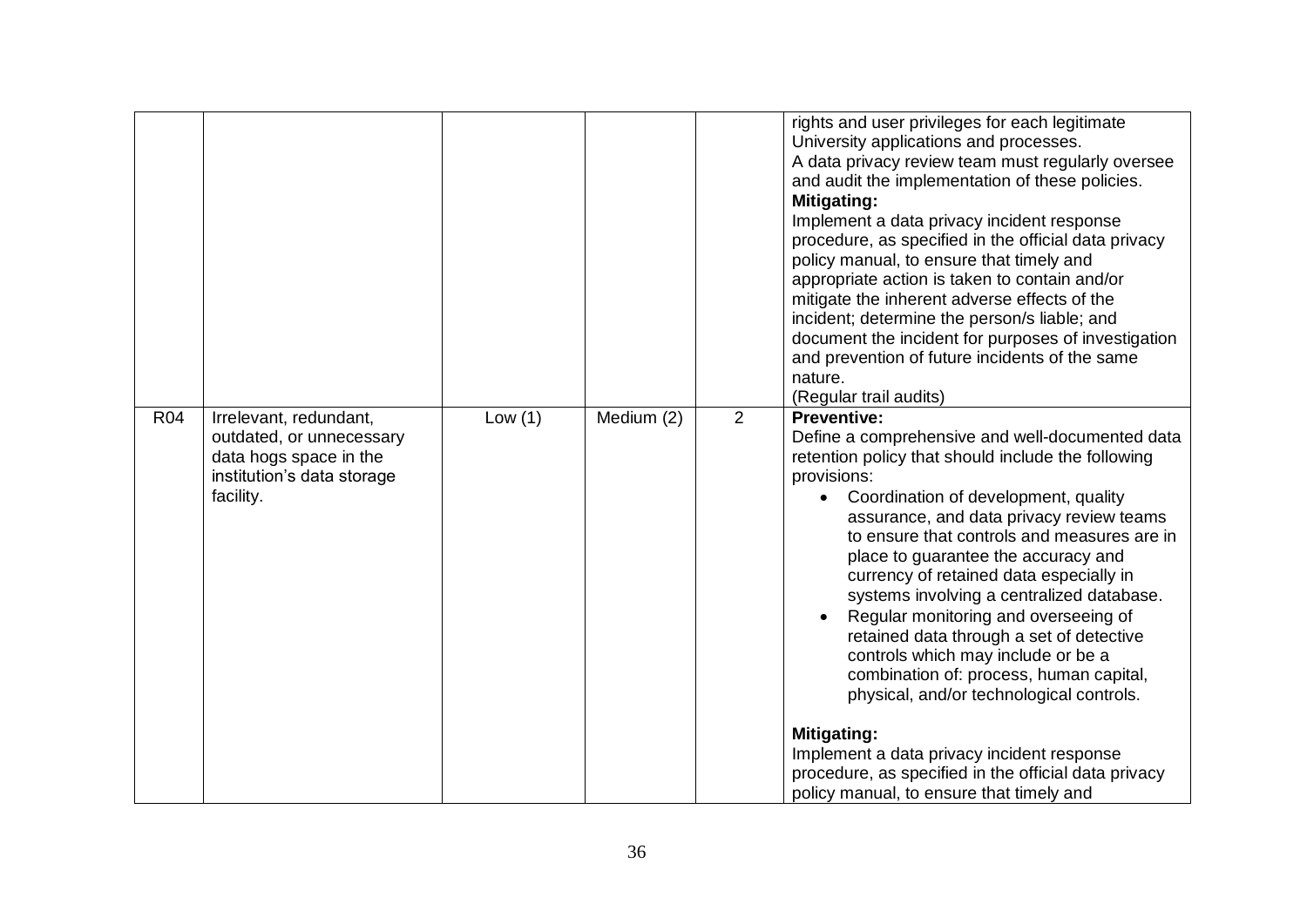|  | appropriate action is taken to contain and/or<br>mitigate the inherent adverse effects of the<br>incident; determine the person/s liable; and<br>document the incident for purposes of investigation<br>and prevention of future incidents of the same<br>nature. Specifically, This may entail the<br>implementation of a data rectification and deletion<br>procedure that should involve the process owners, |
|--|-----------------------------------------------------------------------------------------------------------------------------------------------------------------------------------------------------------------------------------------------------------------------------------------------------------------------------------------------------------------------------------------------------------------|
|  | development team, data privacy team, and top<br>management.                                                                                                                                                                                                                                                                                                                                                     |

# **IV. Disclosure**

Quality Objective: To foresee all possible general risks inherent in the disclosure of Personal information and to identify the appropriate and reasonable preventive and mitigating measures that would address these risks.

| ID               | <b>Risk</b>                                                                                                                        |           |            | <b>Risk</b><br>Rating | <b>Measures</b>                                                                                                                                                                                                                                                                                                                                                                                                                                                                                                                             |
|------------------|------------------------------------------------------------------------------------------------------------------------------------|-----------|------------|-----------------------|---------------------------------------------------------------------------------------------------------------------------------------------------------------------------------------------------------------------------------------------------------------------------------------------------------------------------------------------------------------------------------------------------------------------------------------------------------------------------------------------------------------------------------------------|
| DE <sub>01</sub> | Disclosure of data, raw or<br>derived, for unreasonable<br>purposes to benefit or<br>damage parties external to<br>the institution | Low $(2)$ | High $(3)$ | 6                     | <b>Preventive:</b><br>Specify clearly in the user agreement<br>statement the scope and extent to which<br>the collected data will be reasonably<br>disclosed<br>Establish a data privacy review team that<br>ensure the practice of due diligence when<br>disclosing data<br>Establish a data privacy review team that<br>regularly oversee and supervise the<br>disclosure of data through a set of<br>detective controls which may include or be<br>a combination of: process, human capital,<br>physical, and/or technological controls. |
|                  |                                                                                                                                    |           |            |                       | <b>Mitigating:</b>                                                                                                                                                                                                                                                                                                                                                                                                                                                                                                                          |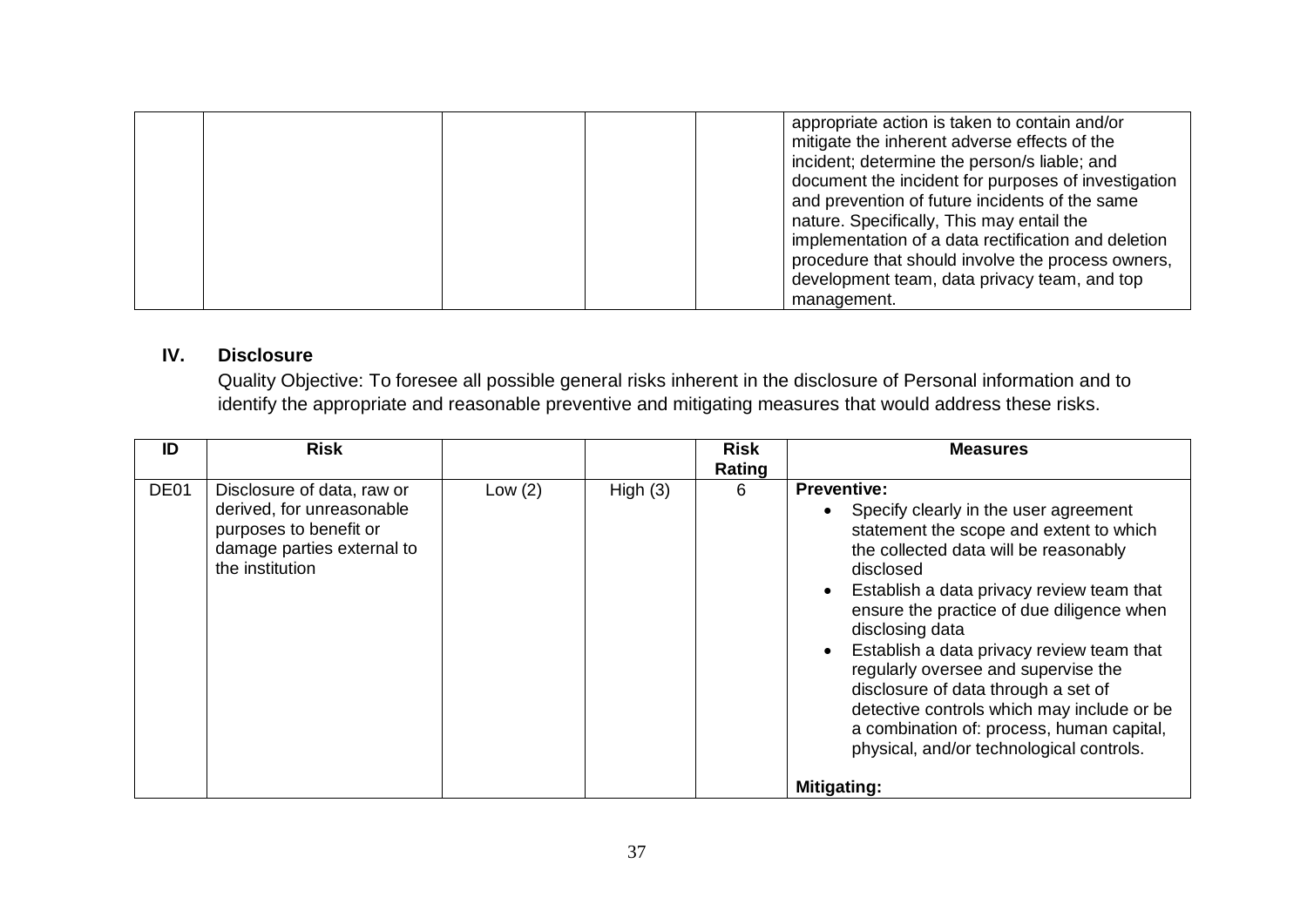|             |                                                                                                                                 |            |         |   | Implement a data privacy incident response<br>procedure, as specified in the official data privacy<br>policy manual, to ensure that timely and<br>appropriate action is taken to contain and/or<br>mitigate the inherent adverse effects of the<br>incident; determine the person/s liable; and<br>document the incident for purposes of investigation<br>and prevention of future incidents of the same<br>nature.                                                                                                                                                                                                                                                                                                                                                                                                                                 |
|-------------|---------------------------------------------------------------------------------------------------------------------------------|------------|---------|---|-----------------------------------------------------------------------------------------------------------------------------------------------------------------------------------------------------------------------------------------------------------------------------------------------------------------------------------------------------------------------------------------------------------------------------------------------------------------------------------------------------------------------------------------------------------------------------------------------------------------------------------------------------------------------------------------------------------------------------------------------------------------------------------------------------------------------------------------------------|
| <b>DE02</b> | Unauthorized disclosure of<br>data by an unauthorized<br>system and/or personnel<br>internal or external to the<br>institution. | Medium (2) | High(3) | 6 | <b>Preventive:</b><br>Define a comprehensive and well-documented<br>data disclosure policy and protocol that should<br>include provisions regarding process ownership,<br>access rights and user privileges for each<br>legitimate University applications and processes.<br>A data privacy review team must be established to<br>regularly oversee and audit the implementation of<br>these policies.<br><b>Mitigating:</b><br>Implement a data privacy incident response<br>procedure, as specified in the official data privacy<br>policy manual, to ensure that timely and<br>appropriate action is taken to contain and/or<br>mitigate the inherent adverse effects of the<br>incident; determine the person/s liable; and<br>document the incident for purposes of investigation<br>and prevention of future incidents of the same<br>nature. |
| DE03        | Disclosure of collected data<br>for purposes not explicitly<br>stated in the user agreement<br>statement.                       | Medium (2) | High(3) | 6 | <b>Preventive:</b><br>Specify clearly in the user agreement statement<br>the scope and extent to which the collected data<br>will be reasonably disclosed; and, establish a data<br>privacy review team that regularly oversee and<br>supervise the disclosure of data through a set of<br>detective controls which may include or be a                                                                                                                                                                                                                                                                                                                                                                                                                                                                                                             |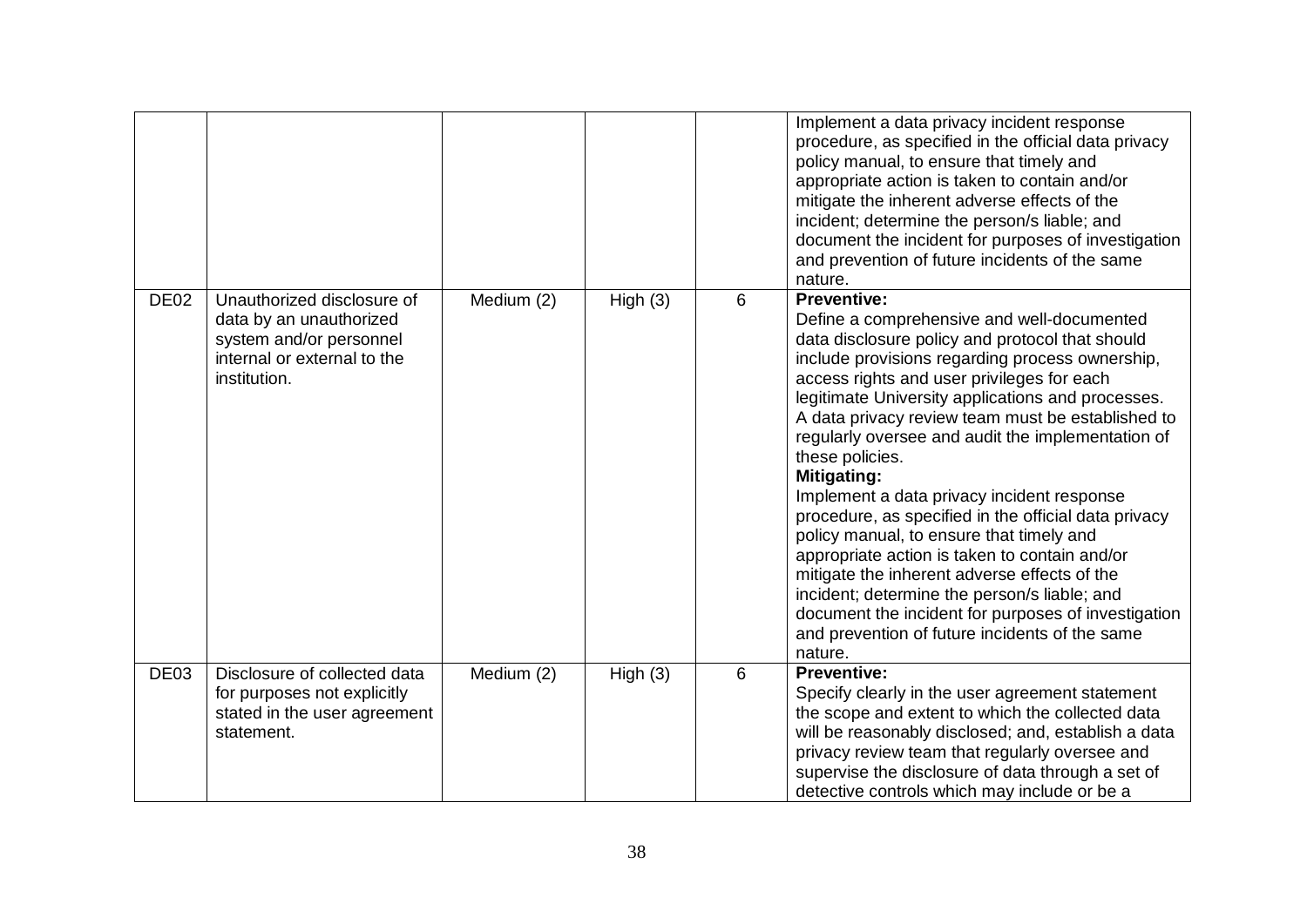|  | combination of: process, human capital, physical,<br>and/or technological controls.<br><b>Mitigating:</b><br>Implement a data privacy incident response<br>procedure, as specified in the official data privacy<br>policy manual, to ensure that timely and<br>appropriate action is taken to contain and/or<br>mitigate the inherent adverse effects of the<br>incident; determine the person/s liable; and<br>document the incident for purposes of investigation<br>and prevention of future incidents of the same<br>nature. |
|--|----------------------------------------------------------------------------------------------------------------------------------------------------------------------------------------------------------------------------------------------------------------------------------------------------------------------------------------------------------------------------------------------------------------------------------------------------------------------------------------------------------------------------------|
|--|----------------------------------------------------------------------------------------------------------------------------------------------------------------------------------------------------------------------------------------------------------------------------------------------------------------------------------------------------------------------------------------------------------------------------------------------------------------------------------------------------------------------------------|

# **III. Disposal**

 Quality objective: To foresee all possible general risks inherent in the disposal of Personal information and to identify the appropriate and reasonable preventive and mitigating measures that would address these risks.

| ID               | <b>RELATED RISKS</b>                                                                                                                                     | <b>LIKELIHOOD</b> | <b>SEVERITY</b> | <b>RISK</b><br><b>FACTOR</b> | <b>CONTROLS/MITIGATION</b>                                                                                                                                                                                                                                                                                                                      |  |
|------------------|----------------------------------------------------------------------------------------------------------------------------------------------------------|-------------------|-----------------|------------------------------|-------------------------------------------------------------------------------------------------------------------------------------------------------------------------------------------------------------------------------------------------------------------------------------------------------------------------------------------------|--|
| DL <sub>01</sub> | Personal and sensitive<br>information stored in<br>decommissioned storage<br>devices remain intact,<br>making them susceptible to<br>unauthorized access | Medium (2)        | High $(3)$      | 6                            | <b>Preventive:</b><br>Define a comprehensive and well-documented data<br>disposal policy and protocol. This policy may<br>include, but not limited to, the following provisions:<br>Deep formatting of storage devices before<br>decommissioning to remove stored data<br>• Perform relevant measures to prevent<br>unauthorized data recovery. |  |
|                  |                                                                                                                                                          |                   |                 |                              | <b>Mitigating:</b><br>Implement a data privacy incident response<br>procedure, as specified in the official data privacy<br>policy manual, to ensure that timely and<br>appropriate action is taken to contain and/or                                                                                                                           |  |